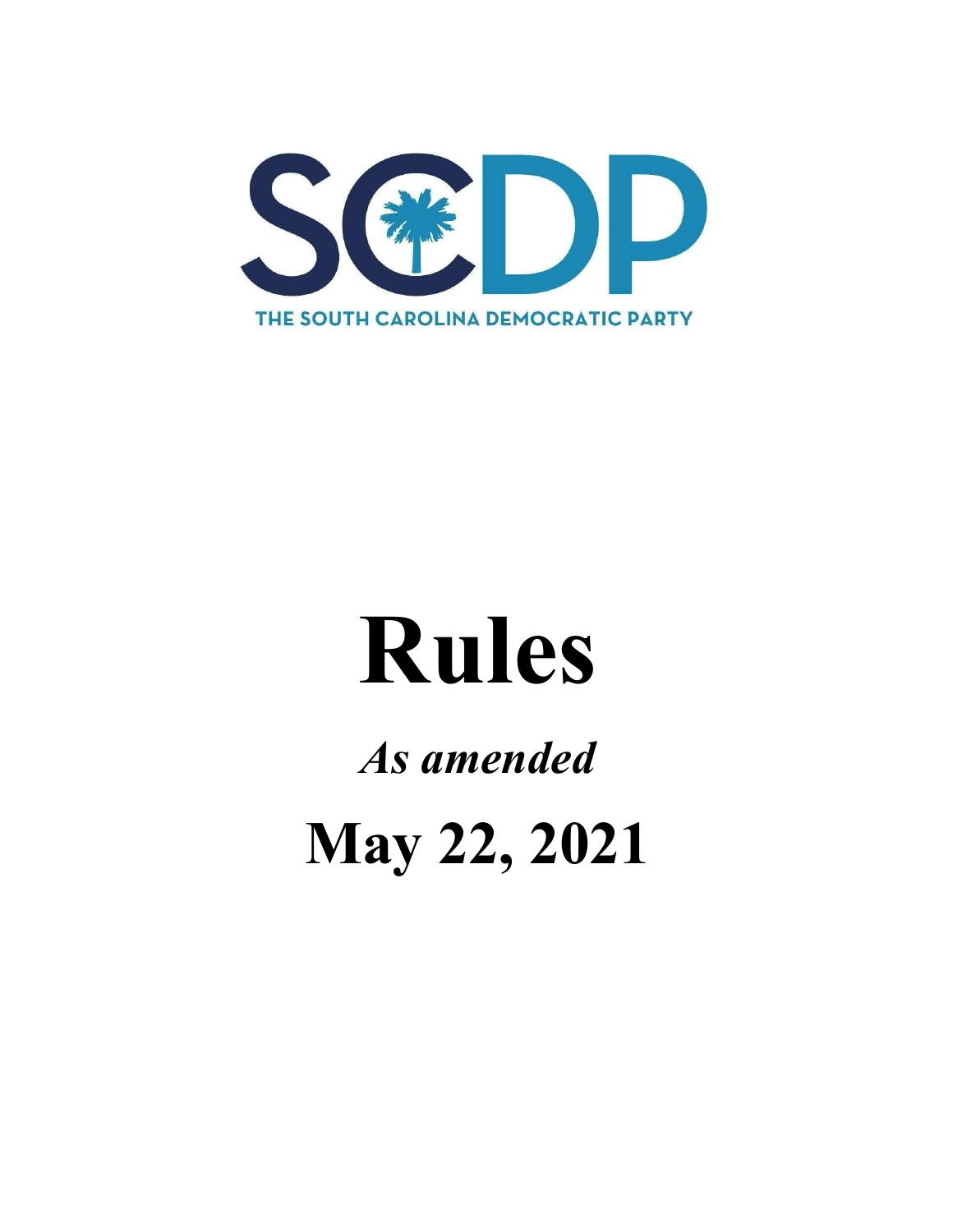# **TABLE OF CONTENTS**

- **I. INTRODUCTION**
- **II. DEFINITIONS**
- **III. MEMBERSHIP QUALIFICATIONS**
- **IV. STATE PARTY ORGANIZATION** 
	- **IV.1. OFFICERS**
	- **IV.2. EXECUTIVE COMMITTEE**
	- **IV.3. EXECUTIVE COUNCIL**
	- **IV.4. MEETINGS**
	- **IV.5. RESIGNATION AND/OR VACATION OF POSITION B< STATE PART< OFFICERS**
- **V. COUNTY PARTY ORGANIZATION** 
	- **V.1. OFFICERS**
	- **V.2. EXECUTIVE COMMITTEE**
	- **V.3. PRECINCTS**
	- **V.4. INFORMATION REPORTED TO COUNT< CLERK OF COURT**
	- **V.5. MEETINGS**
	- **V.6. RESIGNATION AND/OR VACATION OF POSITION B< COUNT< PART< OFFICERS**
- **VI. CONVENTIONS**
	- **VI.1. COUNT<**
	- **VI.2. STATE**
		- **A. DELEGATES**
		- **B. ORDER OF BUSINESS**
		- **C. ELECTION OF STATE PART< OFFICERS**
		- **D. ELECTION OF DELEGATES TO NATIONAL CONVENTION**
		- **E. CREDENTIALS AND RULES COMMITTEE**
		- **F. CHALLENGE OF CREDENTIALS OF DELEGATES**
		- **G. PLATFORM AND RESOLUTIONS COMMITTEE**
- **VII. DEMOCRATIC NATIONAL COMMITTEE**
- **VIII. PRESIDENTIAL ELECTORS**
- **I;. MUNICIPAL PRIMARIES**
- **;. REMOVAL OF OFFICERS**
	- **;.1. ALL LEVELS**
	- **;.2. COUNT<**
- **;I. CANDIDATE FILING ± NOMINATIONS ± PRIMAR< ELECTION**
- **;II. VIOLATION OF THESE RULES**
- **;III. HEADQUARTERS AND PROPERT<**
- **;IV. AMENDMENTS TO RULES**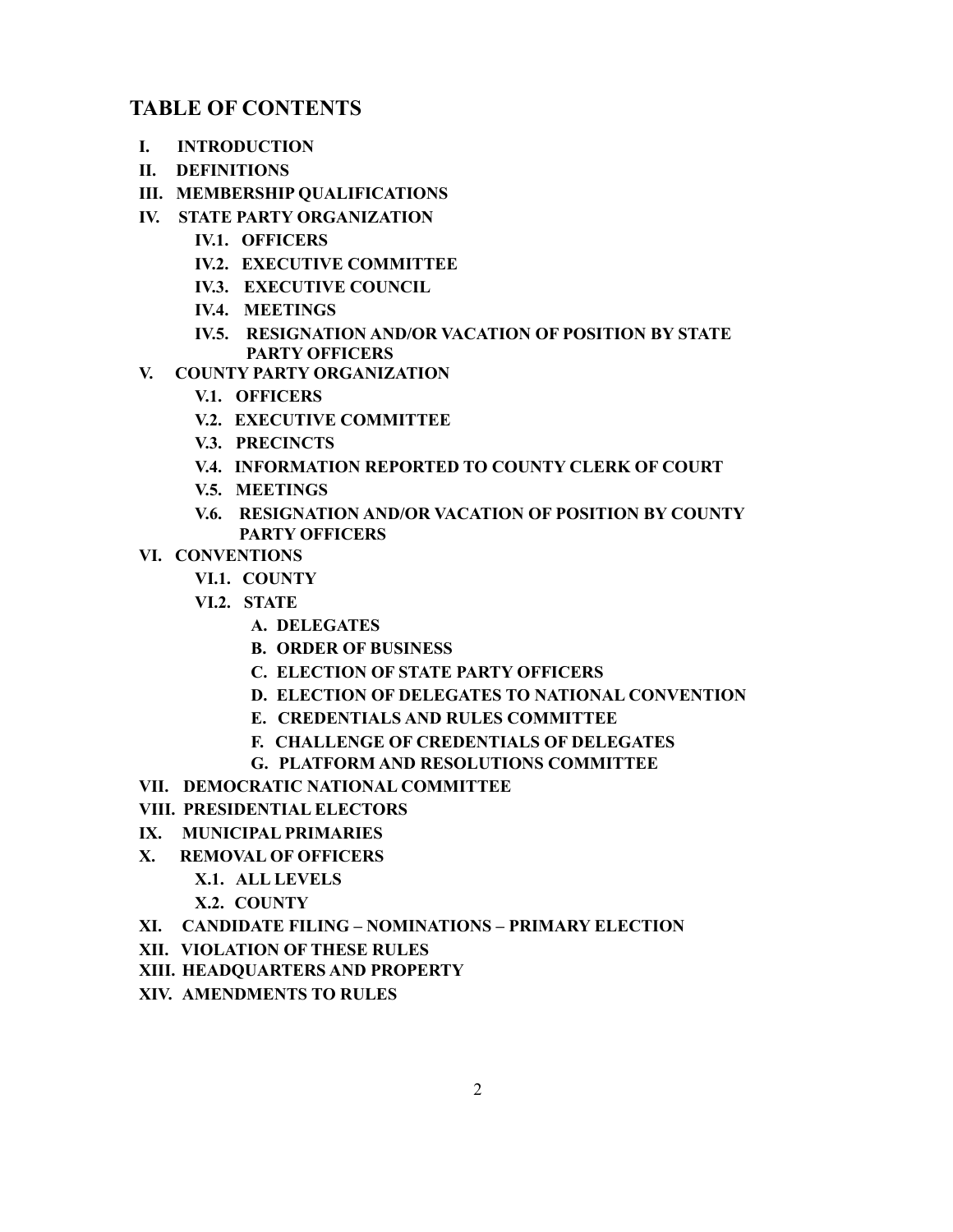# **I. INTRODUCTION**

The South Carolina Democratic Party shall publish and make readily available and accessible party rules which prescribe the delegate selection process and all other processes and procedures of the South Carolina Democratic Party with sufficient detail and clarity to make known to all members of the South Carolina Democratic Party the rules and procedures thereof.

At the Convention of the Democratic Party of South Carolina begun and held in Columbia on the  $29<sup>th</sup>$  day of March in the year of 1972, and revised at the 1974, 1982, 1988, 1990, 1996, 1998, 1999, 2000, 2001, 2003, 2005, 2006 and 2007, 2009 and 2010, 2019, 2020 and 2021 State Democratic Conventions, the following rules are ordained and established.

# **II. DEFINITIONS**

The words and phrases used in these rules, shall, unless the same be plainly inconsistent with the context, be construed as follows:

- $(a)$  "County Committee" means the County Executive Committee
- $(b)$  "County Chair" means the Chair of the County Executive Committee
- (c) "State Committee" means the State Executive Committee"
- (d) "State Chair" means the Chair of the State Executive Committee
- $(e)$  "Primary" means the primary election of the Party
- $(f)$  "General Election" means the general election held in November in even numbered years
- $(g)$  "Club District" means the territory of the general election voting place or precinct in which the political party club is formed by law, whether a ward or a township or a subdivision thereof
- $(h)$  "Precinct" or "Precinct Organization" means the Party's official organization in a voting precinct. Also referred to in SC Law as a Precinct Club.
- $(i)$  "The Party" means the Democratic Party of South Carolina
- $(i)$  "Rules" means the Rules of the Democratic Party of South Carolina
- $(k)$  "Inhabitants" means the number of inhabitants according to the Federal census last taken
- $(1)$  "Member" means a member of the Democratic Party of South Carolina
- $(m)$  "Election cycle" means the period of time from the day following a regularly scheduled general election through the next regularly scheduled general election.

# **III. MEMBERSHIP QUALIFICATIONS**

The qualifications for membership in the Party, and for voting at a Party Primary Election, Caucus, Meeting, or Convention shall include the following: the applicant for membership or voting shall be eighteen years of age or shall become so before the succeeding general election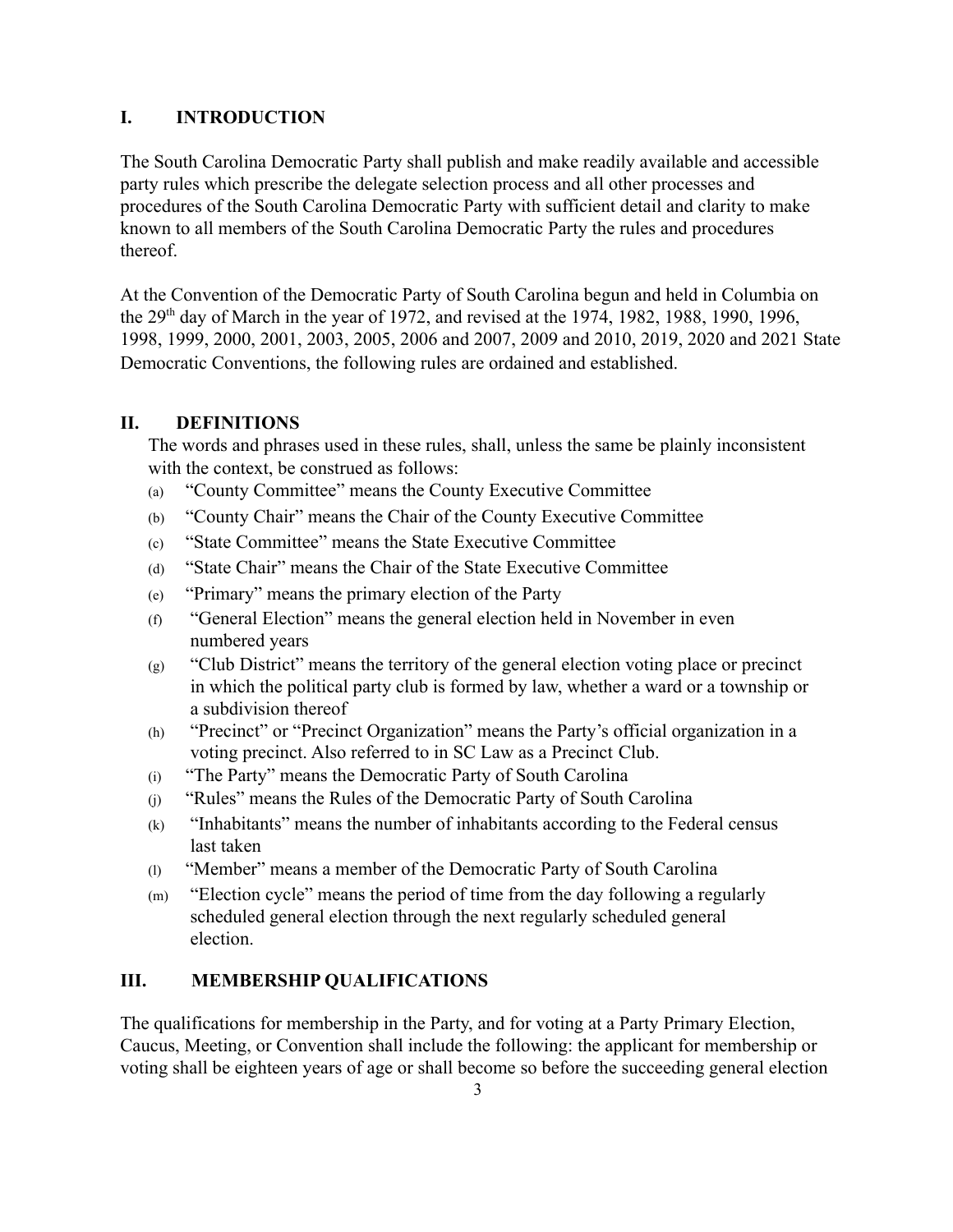and shall possess a Yalid registration certificate issued under the Constitution and Statutes of the State of South Carolina as may be provided for under Federal Law. For participation in a Precinct Meeting, it is not required that the applicant shall have been a registered voter for any period of time

During the same election cycle no person who is or becomes an officer, delegate, candidate or representative (such as party pollworker/volunteer) at any level of another political party may serve as an officer or delegate at any level of the SC Democratic Party. If serving as an officer, committee member, or delegate at any level of the Party, the person will be removed from the position by majority vote at the State Executive Committee.

In conducting any business at any level, including the election of Party officers and the selection of Delegates and Alternates to County, State and National Conventions, the State Committee, the State Convention and the Congressional District Caucuses, the County Conventions and Precinct Meetings are urged to encourage the full participation of all citizens of South Carolina including members of both sexes, members of all racial groups, members of all age groups, all economic groupings and people of varying levels of educational attainment. In particular, it is encouraged that in the selection of delegations the proportion of women, youth and members of minority groups be selected so that they are represented in each delegation in proportions, which reflect appropriately their numbers in the entire population.

#### **Six Basic Elements**

The six basic elements adopted by the Democratic National Committee as official policy statements, January 1968, shall be implemented at all levels of the South Carolina Democratic Party.

- (1) All public meetings at all levels of the Democratic Party in each State should be open to all members of the Democratic Part\ regardless of race, color, creed, national origin, age, gender, or sexual orientation.
- $(2)$  No test for membership in, nor any oaths of loyalty to, the Democratic Party in any State should be required or used which has the effect of requiring prospective or current members of the Democratic Party to acquiesce in, condone, or support discrimination on the grounds of race, color, creed, national origin, age, gender or sexual orientation.
- (3) The time and place for all public meetings of the Democratic Party on all levels should be publicized fully and in such a manner as to assure timely notice to all interested persons. Such meetings must be held in places accessible to all Party members and large enough to accommodate all interested persons.
- (4) The Democratic Party on all levels should support the broadest possible registration without discrimination on grounds of race, color, creed, national origin, age, gender or sexual orientation.
- $(5)$  The Democratic Party in each State should publicize fully and in such a manner as to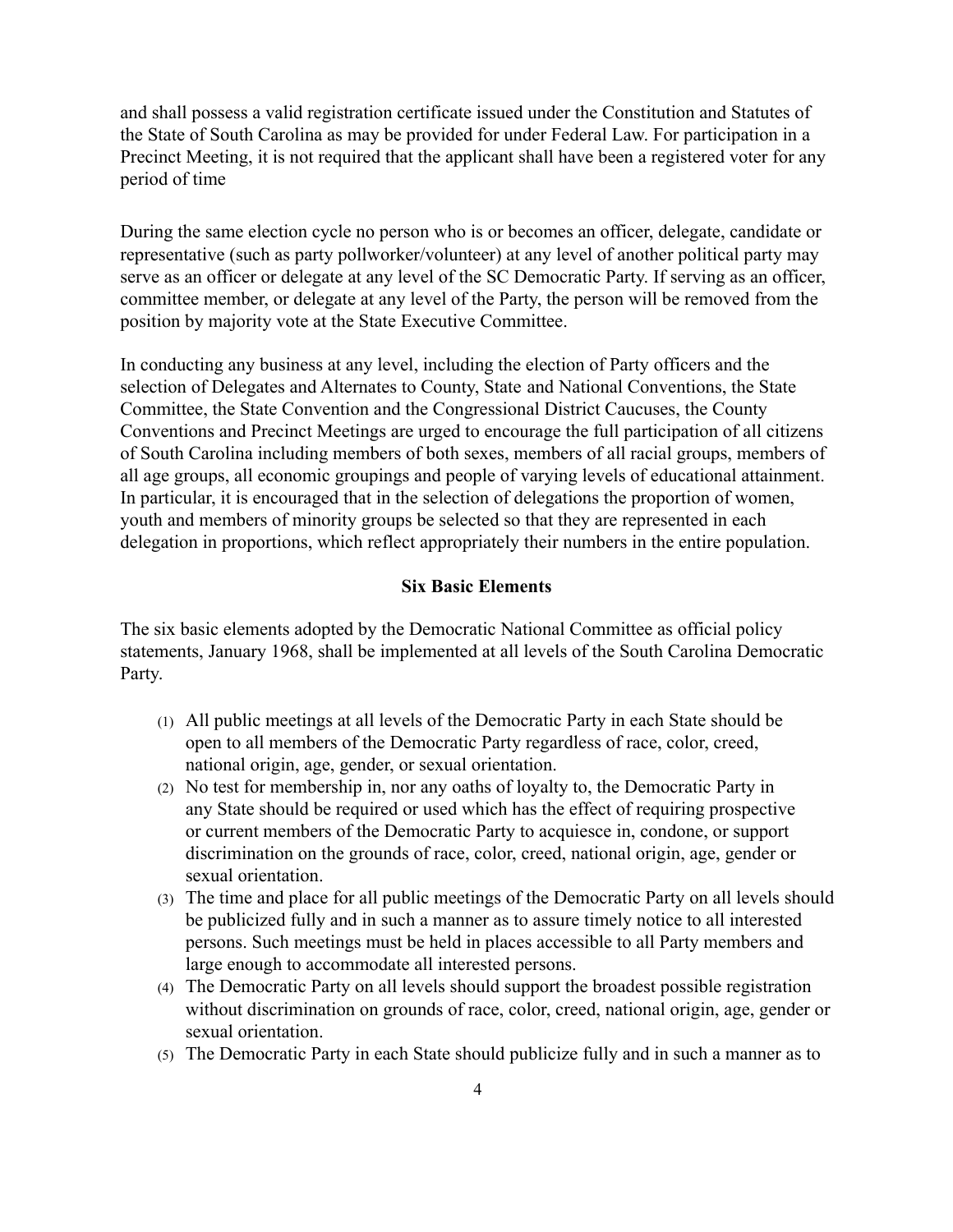assure notice to all interested parties a full description of the legal and practical procedures for selection of Democratic Party Officers and representatives on all levels. Publication of these procedures should be done in such a fashion that all prospective and current members of each State Democratic Party will be fully and adequately informed of the pertinent procedures in time to participate in each selection procedure at all levels of the Democratic Party Organization.

 $(6)$  The Democratic Party in each State should publicize fully and in such a manner as to assure notice to all interested parties a complete description of the legal and practical qualifications for all officers and representatives of the State Democratic Party. Such publications should be done in a timely fashion so that all prospective candidates or applicants for any elected or appointed position within the State Democratic Party and each county will have full and adequate opportunity to compete for office.

# **IV. STATE PARTY ORGANIZATION**

#### **IV.1. OFFICERS**

In each odd-numbered year, at the annual State Convention, a Chair and three Vice Chairs shall be elected for a two-year period. The First Vice Chair shall be of a gender different from the Chair, the Second Vice Chair shall be of a race different from the Chair, and the Third Vice Chair shall be between the ages of  $18$  and  $36$  years of age. At the first meeting of the State Party Executive Committee, the remaining two officers, Secretary and Treasurer, shall be elected. The officers shall be residents and Yoters in the state of South Carolina. No person who has been convicted of a state or federal crime related to voting or the conduct of an election shall hold office at any level of the South Carolina Democratic Party.

The State Party Executive Director shall be selected by the State Party Chair subject to the advice and review of the Executive Committee. The Executive Director's duties will include, but are not limited to, maintaining an appropriate staff, communication and coordination with county parties, planning and scheduling party meetings, and overseeing the party budget, and other activities as directed by the State Party Chair.

# **IV.2. <b>EXECUTIVE COMMITTEE**

On any issue not addressed in these Rules, the State Executive Committee shall conduct its meetings as Mass meetings as defined in the latest edition of Robert's Rules of Order.

*A.* The State Executive Committee shall be composed of two Members, one man and one woman, from each county, to be elected by the biennial County Conventions. Each county may elect two Alternate Members, one man and one woman, who shall represent the county in the absence of the Executive Committee Members. Each county shall have one vote on the Committee. When both Members from a county are present, each shall be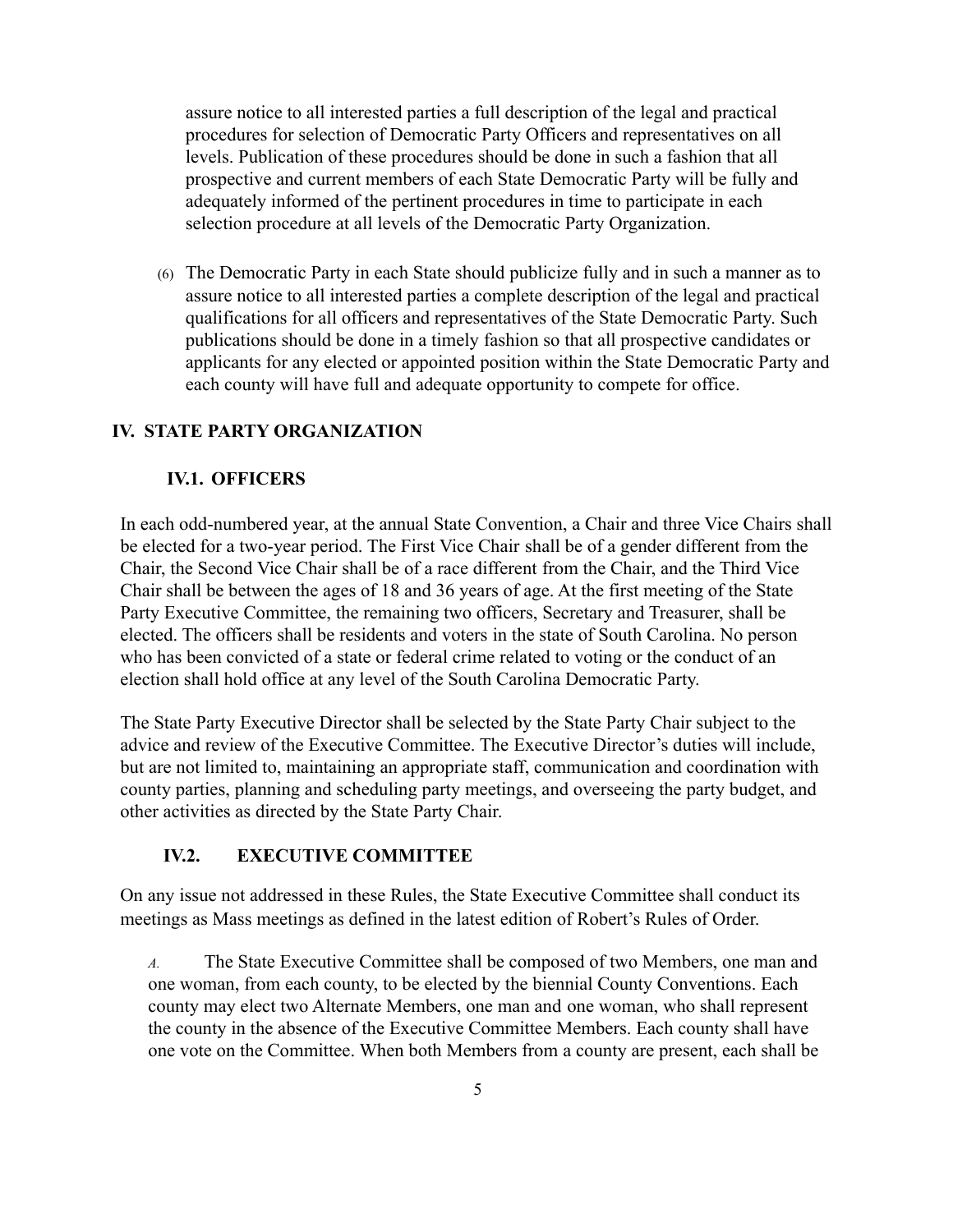entitled to one half  $(1/2)$  vote. When only one Member is present, that Member will cast the whole vote from that county. A county's Alternates may vote only when neither Member is present; if two Alternates are present from a county and neither Member is present each will cast  $\frac{1}{2}$  vote. If no Member and only one Alternate is present that Alternate will be entitled to cast a whole yote.

Also members of the State Committee are the State Chair and three State Vice-Chairs elected by the State Convention every odd- numbered year; provided, that in case the office of State Chair or State Vice Chair shall become vacant, the State Committee shall have the power to fill the vacancy until the organization of the next regular State Convention. Those persons who are members of the Democratic National Committee shall also be members of the State Committee. The State Committee shall choose its other officers, including a Secretary and a Treasurer, who are not necessarily members thereof but become Executive Committee members upon their election as officers. The State Chair shall yote only in case of a tie. Vacancies on the State Committee shall be filled by the respective County Executive Committees. No one person shall have more than one vote on the State Committee even though he/she may have been elected to more than one position which is entitled to a vote (or is serving as an Alternate to such position).

The Presidents of the South Carolina Young Democrats organization, the South Carolina Democratic Women's Council, College Democrats, and the South Carolina Stonewall Democrats shall be ex officio members of the State Committee without votes, providing those organizations meet the requirements spelled out in IV. 2. B. below.

The State Committee is charged with the execution and direction of the policy of the Party of this State, subject to these rules, the principles declared in the platform, and such instruction, by resolution or otherwise, as a State Convention may from time to time adopt, not inconsistent with these rules. The State Committee may make any rules or regulations for the purpose of enforcing these rules not inconsistent herewith.

The State Committee shall nominate presidential electors. Any vacancy in the state ticket of electors, or in the State's representatives on the National Committee of the Party, shall be filled by the State Committee, all by a majority of the votes present by a roll call vote.

The State Committee is authorized to investigate all charges of fraud and illegal practices.

The State Committee shall insure that County Executive Committees publicize fully and in such manner as to assure notice to all interested parties a full description of the dates, times and places of all meetings at which Party Officers and representatives, including Delegates to County, State and National Conventions, will be selected. This notice shall include methods and procedures for selecting these officers and representatives. Publication of this information shall be carried out through a news story or paid advertisement on radio or in a local newspaper of general circulation and in such a manner that present and prospective members of the Party will be fully informed of the information relating to the selection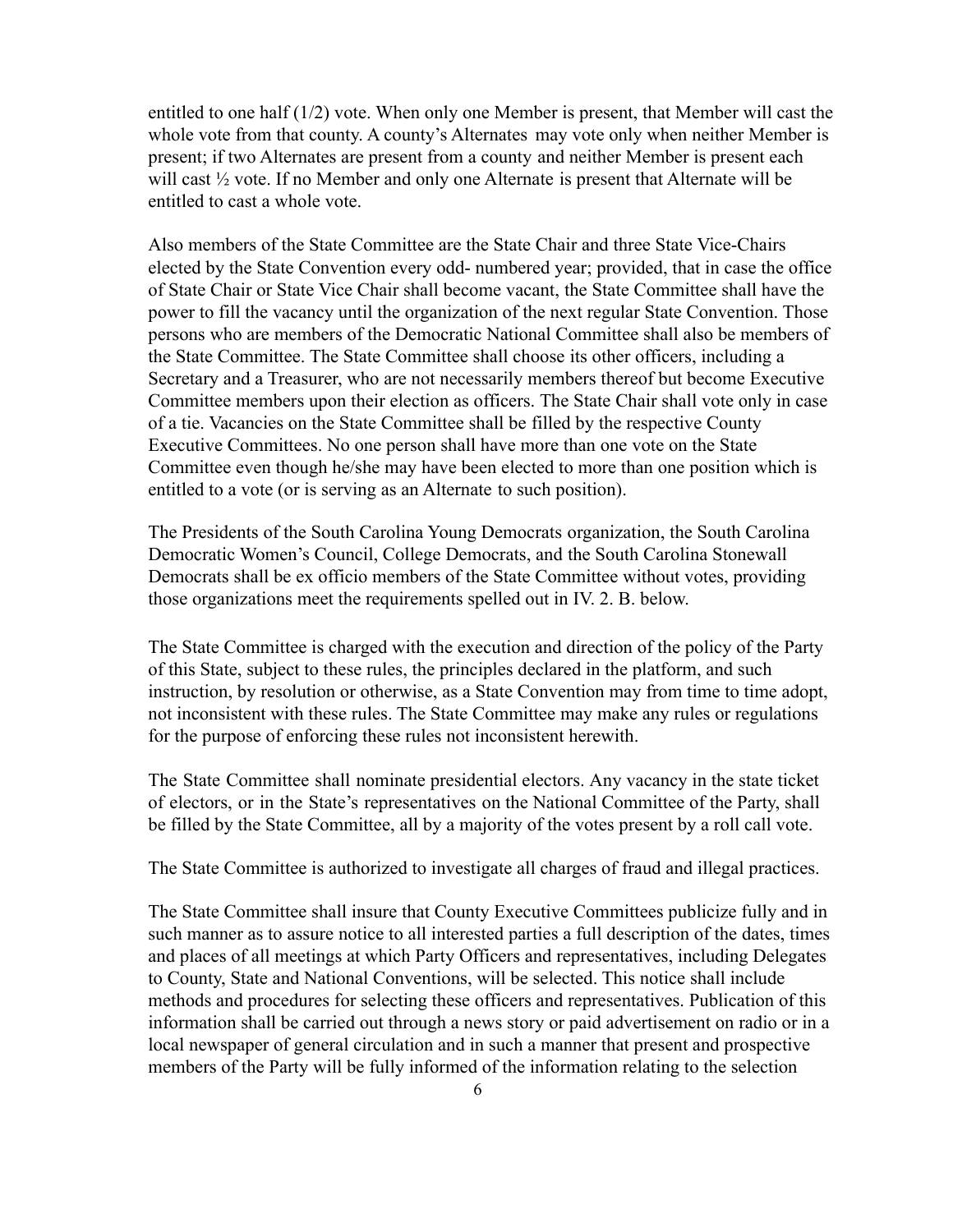process; and so that all candidates or applicants for any elected or appointed Party position will have full and adequate opportunity to compete for office at precinct, county, and state levels

*B.* Auxiliary organizations (SC Democratic Women's Council, SC Stonewall Democrats, College Democrats and SC Young Democrats) entitled to ex officio positions on the State Executive Committee shall have such representation only if recognition is granted by the State Executive Committee. Such recognition can only be granted if the following requirements are met:

- 1. An organization shall annually, no later than January 30, submit its constitution, charter, and/or bylaws and amendments to its bylaws to the State Executive Committee.
- 2. An organization shall annually, no later than January 30, submit a list of its current membership and its officers to the State Executive Committee.
- 3. An organization shall submit the minutes of any meeting at which officers are elected to the State Executive Committee, including the list of those attending, no later than 30 days after the date of such meeting.
- 4. An organization shall submit, by January 15 of each year, a list of its local affiliates together with the names and addresses of the officers of those affiliates.

C. Caucuses. Caucuses are established by a process approved by the State Executive committee in compliance with DNC rules and regulations. Each Caucus must have Bylaws as approved by the State Executive Committee prior to becoming an official Caucus. The Chair of each Caucus, duly established by the SCDP Executive Committee, shall be an ex officio member without vote of the SCDP Executive Committee, providing the Caucus Chair is elected in accordance with the Bylaws of the Caucus approyed by the SCDP Executive Committee. The State Executive Committee may set additional rules for Caucuses and Caucus officers.

Caucuses established prior to the acceptance of the 2020 revision of this rule will have their compliance with this rule reviewed by the SCDP Executive Committee and any remediation steps, if necessary, identified to bring the Caucus into compliance with this rule.

# **IV.3. EXECUTIVE COUNCIL**

The State Committee shall elect from among its members an Executive Council at its first meeting following the State Convention in each even numbered year. The Council shall be composed of two members, a man and a woman, from each Congressional District and the Chair of the State Party who shall be Chair of the Council. Other State Party Officers, including members of the Democratic National Committee, shall serve as *ex officio* members of the Council. Of the members representing Congressional Districts, no more than one ma\ be from any one county.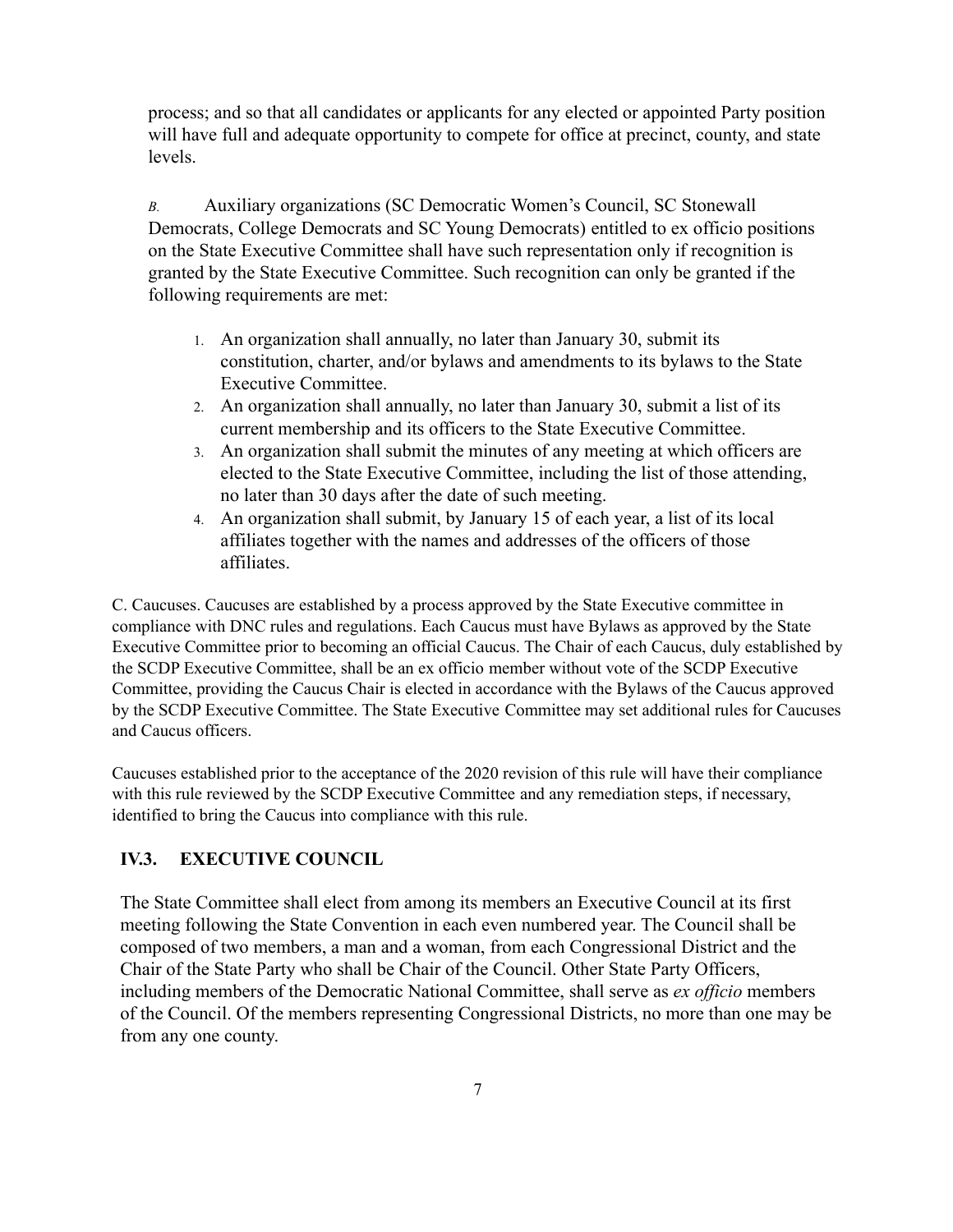No person or entity shall obligate the State Party for any non-budgeted expenditure of more than \$25,000 without the express authorization of the Executive Council. Should any such person or entity obligate the Party to a non-budgeted expenditure of \$5,000, such person or entity shall notify the Executive Council within seven days. No person or entity shall borrow money or bring any legal action in the name of the Party without the express authorization of the Executive Council. Anyone violating this rule shall be removed by  $2/3$  vote of the Executive Council, from their position unless they present evidence acceptable to the Executive Council that the violation was for the good of the Party.

The Party's budget and spending of state monies, an itemized financial report of expenditures, contributions and totals assets in each SCDP Bank account shall be available for inspection and review to any State Executive Council or Executive Committee member. Executive Council members shall receive by certified mail a copy of the annual proposed budget at least ten  $(10)$ days prior to the budget meeting.

Powers and duties of the Council shall include:

- *A.* Establishing rules and procedures for the conduct of its affairs, including financial management of the State Party, subject to the policies of the State Committee.
- *B.* Performing such duties as may be authorized by the State Committee.
- *C.* Advising the Chair and Executive Director on Party matters.
- *D.* The Executive Council shall designate check-signing authority for the State Party as recommended by the Chair and Treasurer.
- *E.* Adopting an annual operating budget to be followed by the State Party staff. Amendments to the Party's budget must be approved by the Executive Council.

Meetings of the Executive Council may be held in conjunction with Executive Committee meetings or held on a separate date.

# **IV.4. MEETINGS**

The State Committee shall meet at the call of the State Chair or any eighteen members, and at such time and place as he/she or they may appoint. Notice by e-mail and robo call shall be given to Executive Committee members, Alternate members, and County Chairs a minimum of ten days prior to the meeting date; provided however that notice shall be given by first class mail a minimum of ten days prior to the meeting date to any County Chair or Executive Committee member or alternate who requires notice by US mail. The ten-day notice is waived for meetings held specifically for election protest hearings but not less than 24 hours but as much notice as possible will be given as to the possibility of protest hearings.

Party Staff will develop a rule and procedure that will permit Party members to determine whether their mailings will come by mail or email.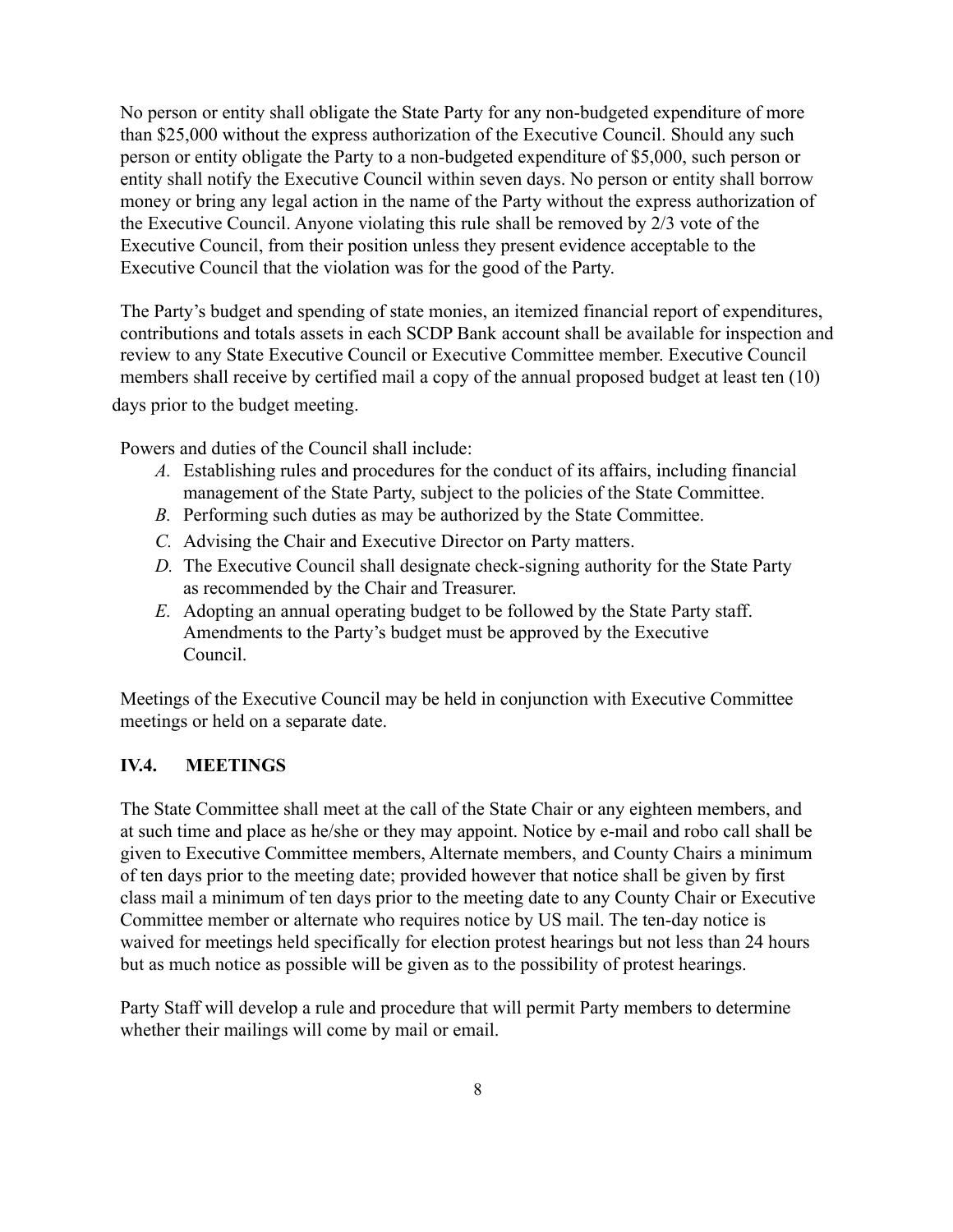Mailing of official notice of meetings may be waived and only email used for those members who agree in writing to this form of notice. Electronic notices may be given so long as verification is received from the addressees that they have received the notice.

Regular meetings of the State Executive Committee shall be held a minimum of five times a year with dates determined at the first meeting. The first meeting shall be in January. Special meetings will not replace regular meetings and only business that is of an urgent and specific nature will be considered at a special meeting.

The use of proxies will not be permitted in conducting the business of the State Committee, except that when only one member from a county is present that member will vote that county's whole vote. All questions shall be decided by a majority of the votes represented at the meeting.

Notices and minutes of all meetings of the State Committee shall be prepared and distributed to the members of the Committee, including Alternate members.

County Chairs and Executive Committee members and alternates may attend SCDP Executive committee meetings by electronic means if technologically feasible and if all attendees are able to be heard simultaneousl\.

A Parliamentarian will be present and advise the Chair at all official SCDP Executive Committee meetings.

# **IV.5. RESIGNATION AND/OR VACATION OF POSITION BY STATE PARTY OFFICERS**

In case the office of State Chair or State Vice-Chair shall become Yacant, the State Committee shall have power to fill the vacancy until the organization of the next regular State Convention. Vacancies on the State Executive Committee shall be filled by the respective County Executive **Committees** 

If any County shall be unrepresented by either Committee Member or an Alternate at three meetings of the State Committee in a calendar year, the Committee Member(s) shall be deemed to have vacated his/her position(s). The Secretary shall notify the State Party Chair of the attendance record, the County Chair, and the Alternate, representing that county shall be notified in writing by the State Party Chair.

Any State or County or Precinct Official of the Party who publicly supports, endorses, or works for a candidate for public office who opposes a candidate nominated in the primary of the Democratic Party shall be considered to have vacated his/her position as a Party official. The person being replaced may not be re-elected or appointed until the next regular election for such said office.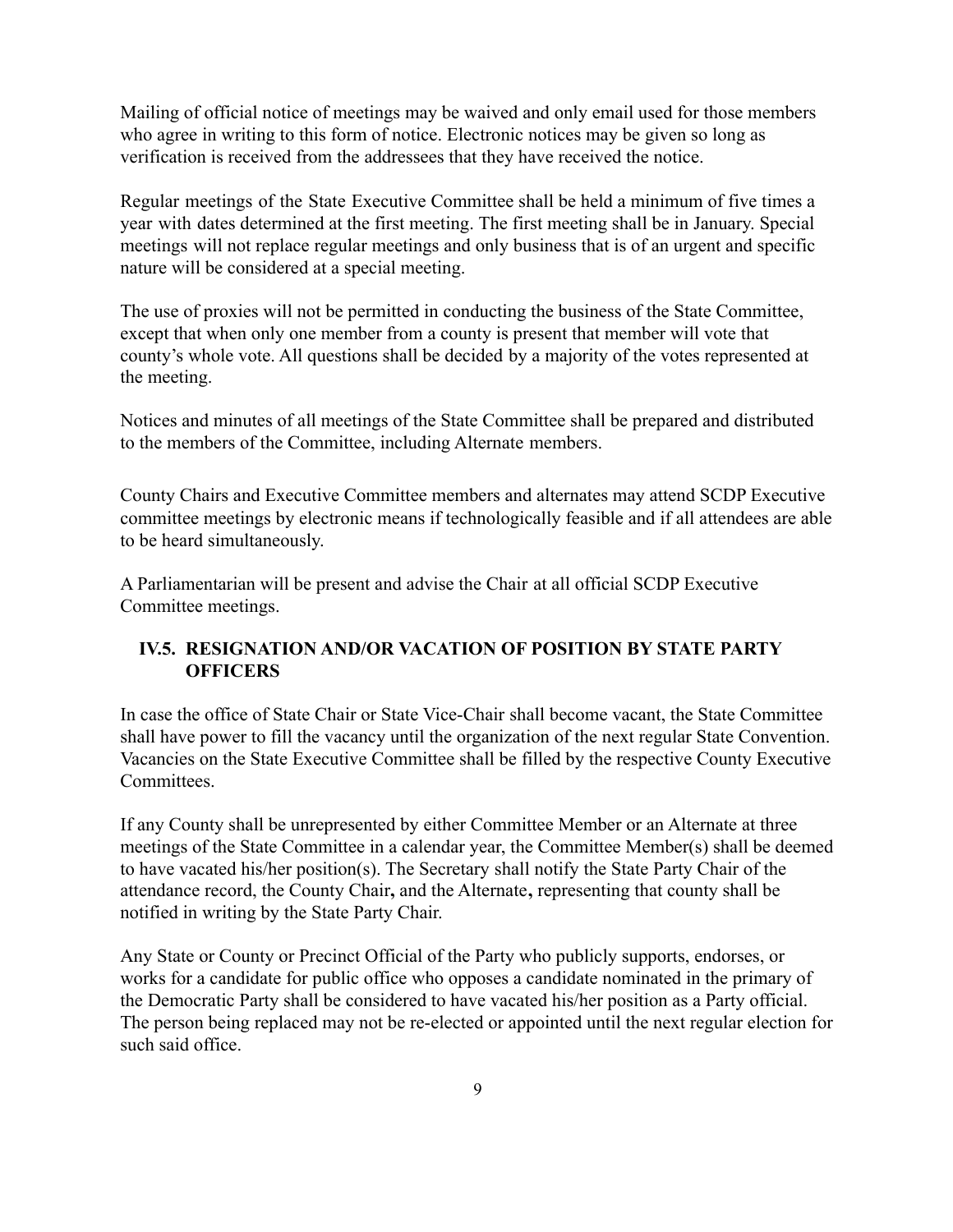The respective State or County Executive Committee shall fill the vacancy at its next special or regular meeting, unless the office vacated is that of a State or County Executive Committeeperson or Club President, in which event the yacancy shall be filled by the person serving as the Alternate Committee Member or First Vice-President and that person will be replaced by the appropriate committee with notifications being made to all necessary parties.

Any State, County, or Precinct Officer of the Party who is indicted for a crime involving moral turpitude shall be considered to have vacated his/her position as Party Official. The respective State or County Executive Committee or the members of the Precinct shall appoint a temporary successor to the office at the next special or regular meeting. If the indicted Party Official is exonerated during the term of his/her office, he/she shall be immediately reinstated in his/her office without any further action by the appropriate Executive Committee or precinct organization. If the indicted Party Official is convicted, a permanent successor to the office shall be appointed by the appropriate Executive Committee or the Precinct organization.

#### **V. COUNTY PARTY ORGANIZATION**

#### **V.1. OFFICERS**

A. A County Chair and three Vice Chairs shall be elected at the County Convention held in the even numbered years for a two year period based on the same diversity indicated in Section

IV.1. above. The officers shall be residents and voters in the county.

The County Conventions shall also elect two members, a man and a woman, to serve on the State Executive Committee, along with two Alternates, a man and a woman. These members shall be considered officers of the County Party.

The office of County Chair and the office of State Committee Member(s) shall be separate and the same person shall not occupy both offices. Any officer of the County Party may not hold more than one County Party office.

No person who has been convicted of a state or federal crime related to voting or the conduct of an election shall hold office at any level of the Party. Reinstatement may be granted upon request by the person after completing their sentence.

No county party shall adopt rules and by-laws counter to the SCDP Rules and By-Laws.

*B.* Beginning in 2020, an alternative plan may be adopted by a county party Executive Committee. Such a plan must require that the county chair, vice chairs, secretary and treasurer elected in a specific even-numbered year will serve a term of only one year. At the end of that year, the previous county convention will be recalled for the purpose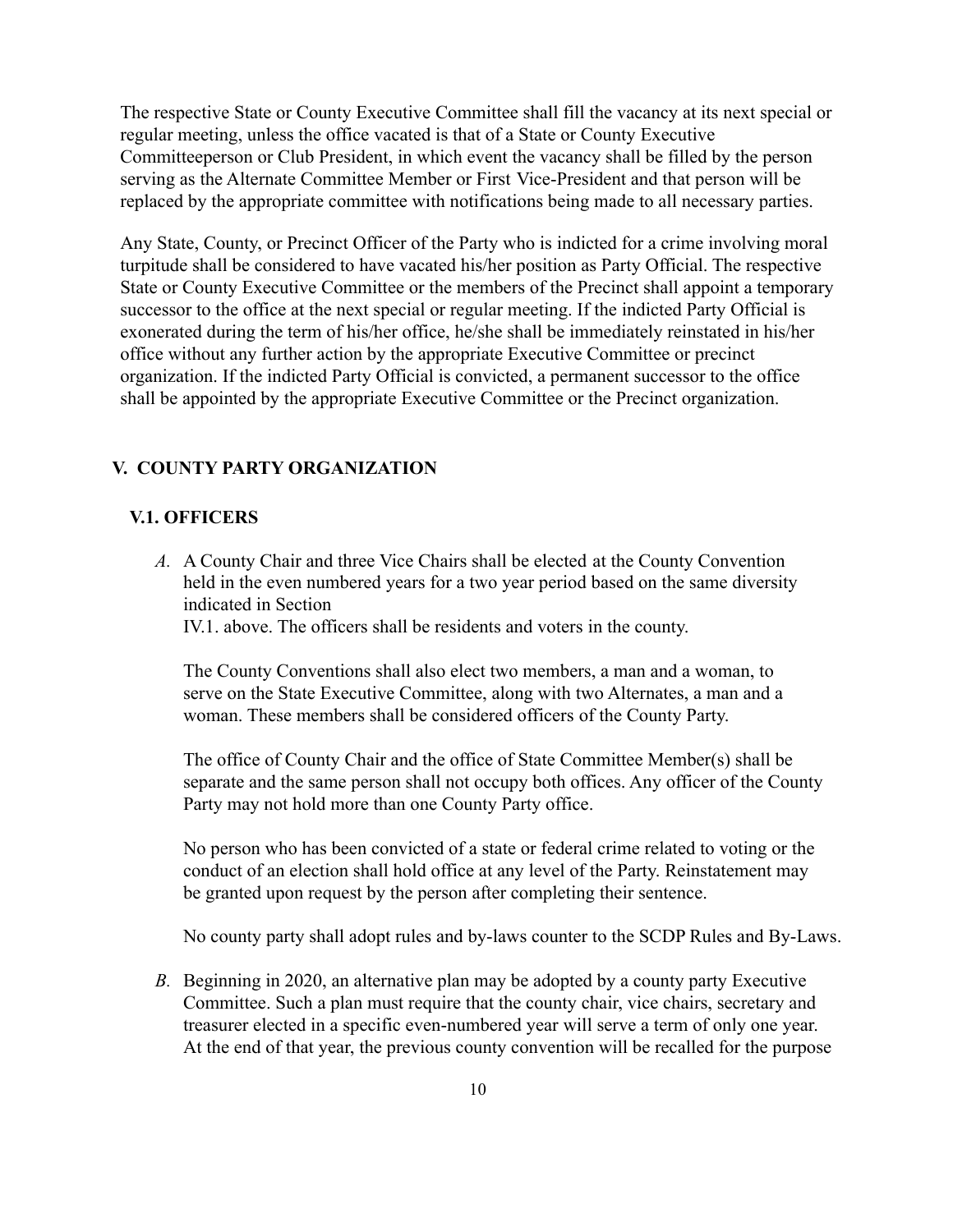of electing officers who will serve for a two year term; the secretary and treasurer will be elected by the county Executive Committee at its first meeting after the county convention. Subsequent to this, county conventions using this alternative will meet in both even and odd numbered years, electing their officers in the odd years. Precinct meetings will be held in election years, and the county convention delegates chosen at such meetings will serve for two years. No county will be required to follow this alternative plan. A county adopting this plan must notify the State Party Chair at least  $3$ months before implementing it. A county party that implements this alternative may not revert to the traditional schedule, spelled out in V1 A above, for a period of six years. Members of the State Executive Committee will continue to be elected in even numbered years.

#### **V.2. EXECUTIVE COMMITTEE**

The Committee, when elected, shall elect a Secretary and a Treasurer who shall not necessarily be members of the Committee. The County Executive Committee may elect a County Finance Director whose duties shall include assisting the County Party Chair and Treasurer in soliciting financial contributions and providing adequate financing for the County Party. If a Finance Director is elected, the person will be an office of the county party. The term of the County Finance Director will be for two years and will coincide with that of the County Chair, provided that no person shall hold the position of County Chair and County Finance Director.

The precincts in each county shall operate under the control of a County Executive Committee, which shall consist of one County Executive Committee member from each precinct, to be elected by respective precincts and shall also include the State Executive Committee member(s) from such county. Any officer of the County Executive Committee shall be entitled to vote on any question, except the Chair and then only in the case of a tie vote. If the elected County Executive Committee member from a precinct or Alternate is not present then the Precinct President shall be entitled to vote. If there is a vacancy in the office of the Executive Committee Member or Alternate then the Precinct President shall be entitled to vote until such vacancy is filled.

The tenure of officers and members of the Committee shall be until the next regular reorganization of precincts and county convention, at which time the newly elected Committee Members shall take office. A county Executive Committee meeting will be held not more than 30 days after the County Convention to elect the remaining County Officers.

The County Executive Committee shall meet at the call of the County Chair or twenty  $(20)$ percent of the members thereof, but not fewer than five  $(5)$  members, at such time and place as he/she or they determine. A minimum of four meetings of the County Executive Committee shall be held each year. At least ten days' notice to all County Officers, Executive Committee Members and Alternates shall be given by first class mail for all meetings of the County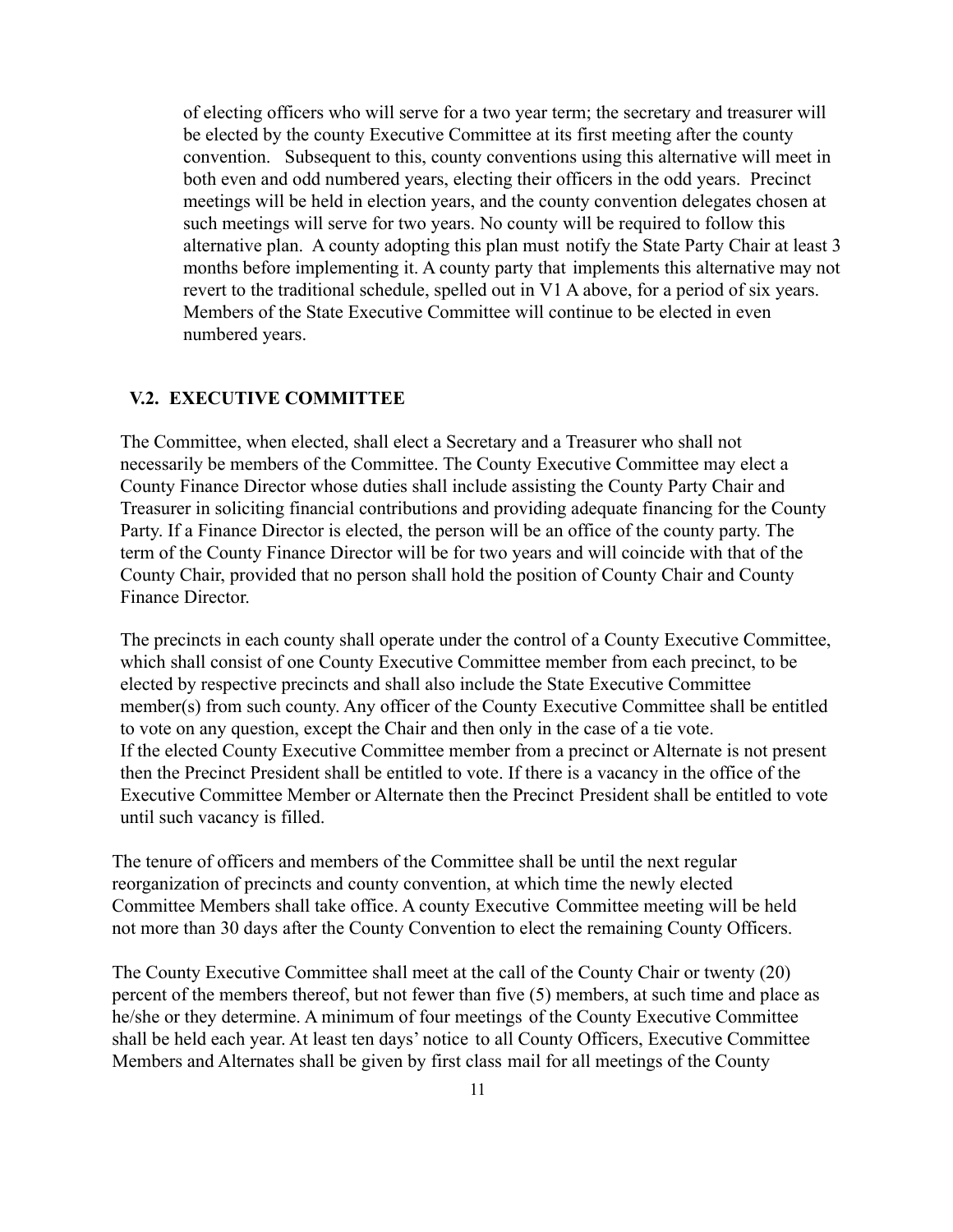Executive Committee. Mailing of official notice of meetings may be waived and only email used for those members who agree in writing to this form of notice.

Each County Committee shall adopt a set of rules for conducting its business; such rules shall remain in effect until amended by a majority vote of Committee members present at a meeting for which ten days written notice has been given. If a County Committee fails to adopt such rules its business must be conducted using the latest edition of Robert's Rules of Order. No rules may be adopted that are in conflict with the duly adopted Rules of the SC Democratic Party.

# **V.3. PRECINCTS**

One party club shall be organized in each general election voting precinct provided for by law, and each of such precincts shall have a distinct title: "The Precinct of the Democratic Party of South Carolina," and shall elect a President and one or more Vice-Presidents, a Treasurer, a Precinct Secretary, County Executive Committee Member and an Alternate Committee Member, and may have such working committees as to each precinct may seem expedient. In the event the precinct has no officers, a County Party Chair may recruit and nominate individuals who have consented in writing to serve for election by the County Party Executive Committee at a duly called meeting.

In case of a yacancy in any office other than that of precinct president or in case of his/her inability to act, unless it is otherwise provided in these rules, the Precinct President shall designate another member of the Precinct to fill that office until the next Precinct reorganization meeting. Any changes in precinct officers must be reported in a timely fashion to the County and State Democratic Parties.

In the absence of the President, or in the case of his/her inability to act, the Precinct First Vice-President shall assume the duties of the President; or in the absence of a First Vice-President, the members shall elect a precinct President.

Members of the Democratic Party shall belong to the precinct in the voting precinct set forth in their respective registration certificates. No person shall take part in any precinct meeting or yote in any primary or be elected a Delegate to any County Convention except in the yoting precinct set forth in her/his registration certificate. There shall be in no case more than one voting place for each precinct provided by law. Federal, State, and County Officers temporarily residing at or near the capitol or county seat may retain their membership and voting rights in their former home precincts if they so desire.

The President or five members shall have the power to call all special meetings of the precinct (except for reorganization provided in the first paragraph of this section).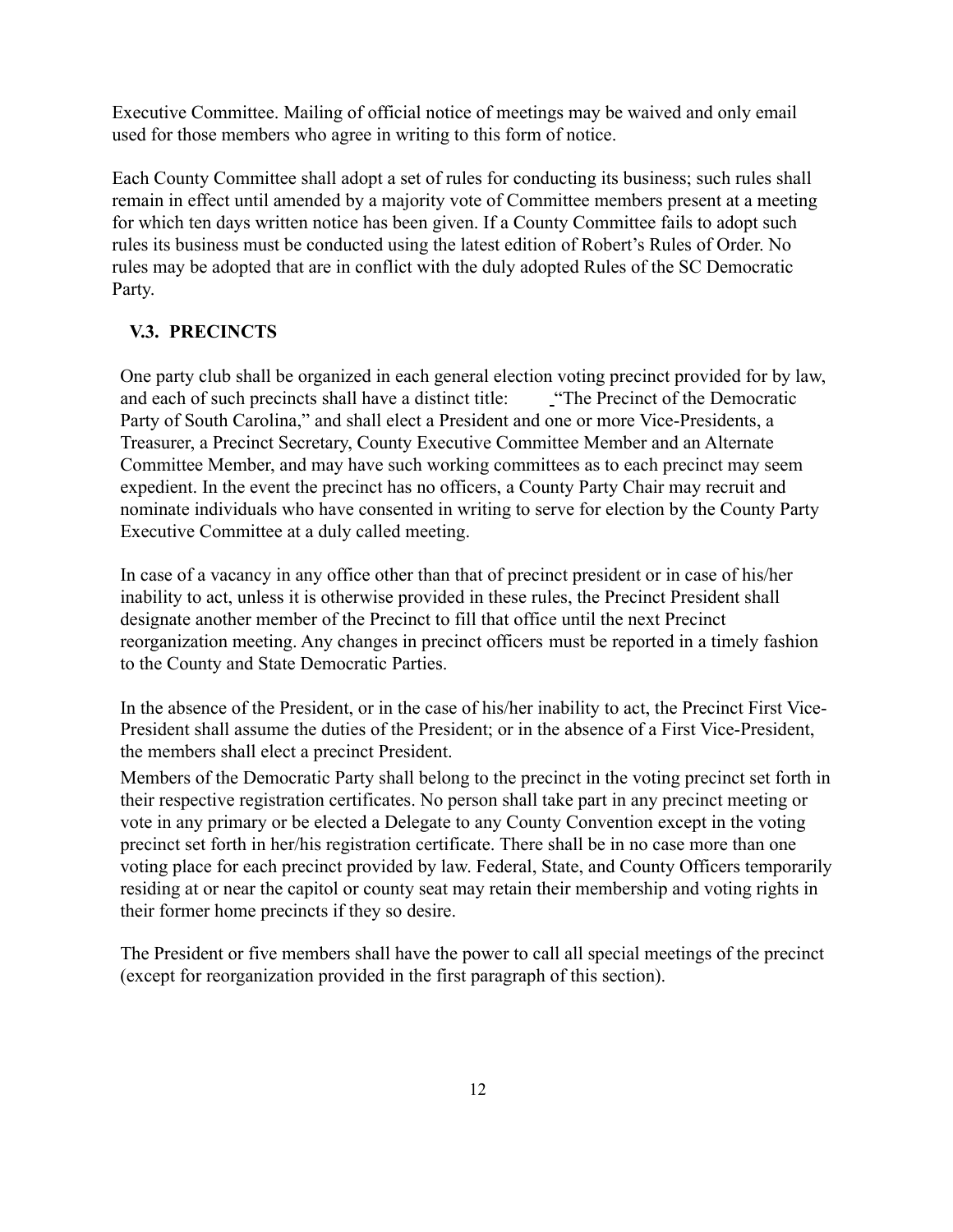#### **V.4. INFORMATION REPORTED TO COUNTY CLERK OF COURT**

All County Party Officers shall be reported by County Party Chairs to the Clerk of Court of the County and to the Secretary of State prior to the State Convention. The reports shall be public record.

#### **V.5. MEETINGS**

The time and place for all precinct meetings of the Democratic Party of South Carolina shall be publicized fully and in such a manner as to assure timely notice to all interested persons. Such meetings shall be held in places accessible to all Party members and large enough to accommodate all interested persons. No voting by proxy shall be permitted in any level of organization, including Precinct meetings, State and County Conventions and Executive Committee meetings.

The precincts shall meet for reorganization during the time period specified by state law. The State Executive Committee retains authority to set these times to conform with state law and party rules. Precinct reorganization meetings held in even- numbered years under SC law shall be scheduled for a common date and time throughout the state. In case any existing precinct shall fail to reorganize on the day fixed, the County Chair may fix a day for such precinct to meet for reorganization by giving two weeks' notice.

#### **V.6. RESIGNATION AND/OR VACATION OF POSITION B< COUNT< PART< OFFICERS**

In the event that the office of County Chair, any County Vice Chair, or any Alternate State Executive Committeeperson shall become vacant, the County Executive Committee shall have the power to fill the vacancy until the organization of the next County Convention. In the even that the office of the State Executive Committee Person shall become vacant, the Alternate Executive Committeeperson of the same gender as the vacating Executive Committeeperson shall become the replacement Executive Committeeperson to the State Executive Committee. In the absence of the Secretary at two consecutive meetings, or in case of his/her inability to act, unless it is otherwise provided in these rules, the County Executive Committee may elect another member of the committee to take his/her place.

Any State, County, or Precinct official of the Party, including delegates to county and state conventions, who publicly supports, endorses, or works for a candidate for public office who opposes a candidate nominated in the primary of the Democratic Party shall be considered to have vacated his/her position as a Party official, upon finding a violation of this rule and majority vote of the County Executive Committee. The respective State or County Executive Committee shall fill the vacancy at its next special or regular meeting, unless the office vacated is that of a State or County Executive Committeeperson or Precinct President, in which event the vacancy shall be filled by the person serving as the Alternate Committee member or First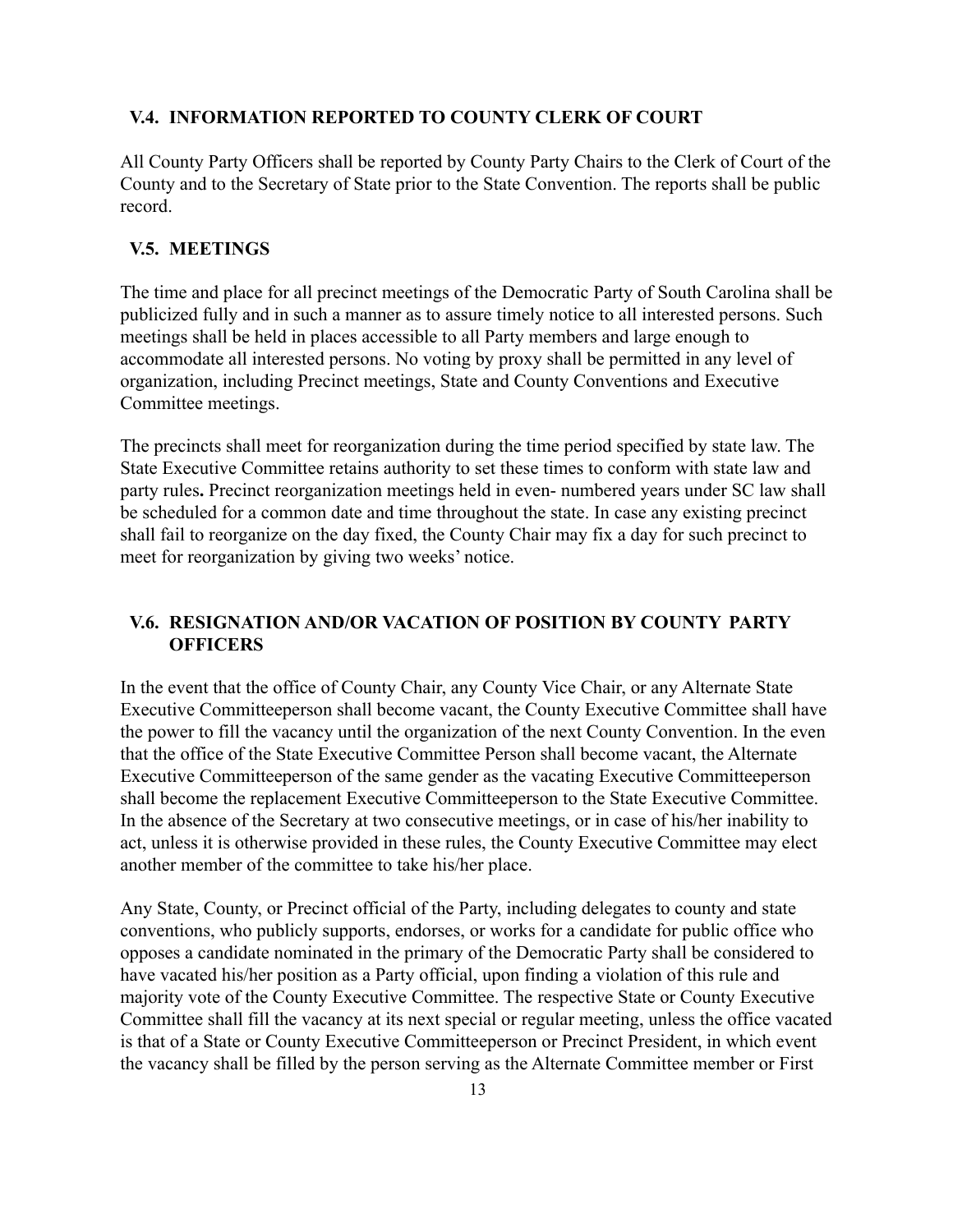Vice-President. The person being replaced may not be re-elected or appointed until the next regular election for such said office.

Any State, County, or Precinct officer of the Party who is indicted for a crime involving moral turpitude shall be considered to have vacated his/her position as Party official. The respective State or County Executive Committee or the members of the precinct shall appoint a temporary successor to the office at the next special or regular meeting. If the indicted Party official is exonerated during the term of his/her office, he/she shall be immediately reinstated in his/her office without any further action by the appropriate Executive Committee or precinct organization. If the indicted Party official is convicted, a permanent successor to the office shall be appointed by the appropriate Executive Committee or the Precinct organization.

#### **VI. CONVENTIONS**

#### **VI.1. COUNT<**

Every general election year County Conventions shall be called by the County Executive Committee in accordance with state law. The State Executive Committee retains authority to set these times to conform with state law and party rules. The South Carolina Democratic Party Chair may grant permission to individual county parties to schedule county conventions on the same day at the precinct reorganization meeting.

Should the Executive Council of the SC Democratic Party find that the Democratic Party in any county has not reorganized at either the precinct or county level by the prescribed time, the State Party Chair and Executive Council must take such action in good faith as they deem necessary to reorganize the Democratic Party in that county. Proper notice must be given before any step in the reorganization process.

The Convention must be composed of Delegates elected from the precincts in the county, one Delegate for every twenty-five members and major fraction thereof, based upon the number of yotes polled in the first primary of the preceding general election year or based upon the number of votes from the precinct for presidential electors at the last preceding general election as determined by the State Committee. The same basis must be used in all precincts; or if the last preceding nominations were by Convention, the representation must be based upon the number of votes from the precinct for presidential electors at the last preceding general election. The list of Delegates certified by the President and Secretary of each precinct shall constitute the temporary roll of the County Convention. Where new precincts have been created or where the areas of precincts have been redefined; the Party Executive Committee of the affected counties shall apportion Delegates to be elected from those precincts.

In advance of the convention, the county chair shall appoint a committee on credentials, which shall consist of at least five delegates, and he/she shall in his/her appointment direct them to meet before the convention for the purpose of assembling the temporary roll and taking up challenges. The county chair shall call the county convention to order, and the convention shall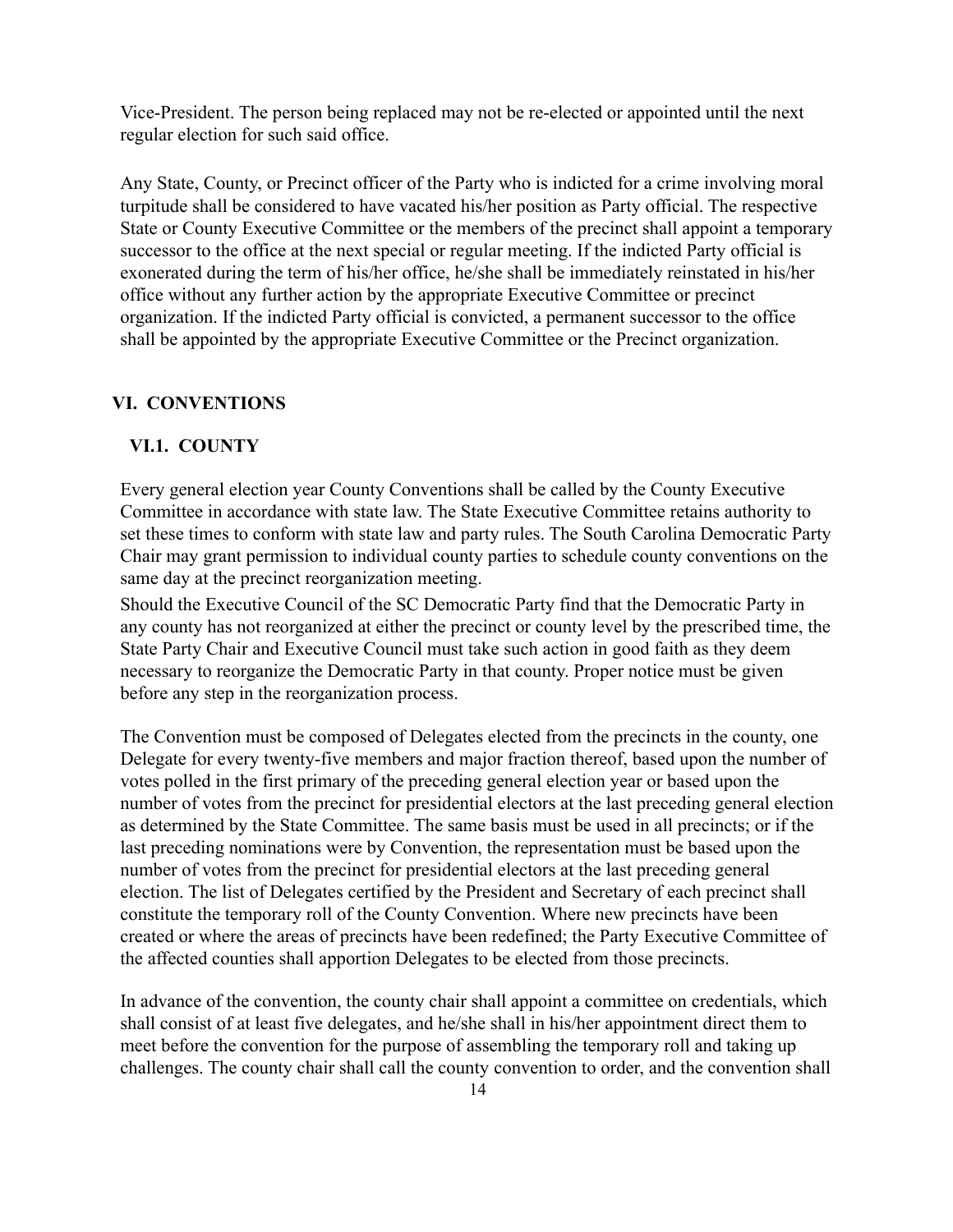proceed to elect a temporary president and a temporary secretary. When so organized, it shall elect a permanent president, a secretary and a treasurer. It shall also elect the county chair and three vice-chairs who shall satisfy the following criteria: the first vice-chair shall be a person of a gender not the same as the chair; the second Yice-chair shall be a person of a race not the same as the chair; and the third vice-chair shall be a person between the ages of 18 and 36. The

convention shall also elect the county's member of the state executive committee and alternate, in addition to whatever other officers the convention may designate or may be directed by state law. No county convention may elect delegates to the state convention in double the number to which it is entitled and grant them half-votes unless the state executive committee shall have already determined that all counties must use that system that year. The secretary of the convention shall keep a record of the proceedings in the minute book. When the business has been concluded it shall adjourn sine die. Provided, further, the County Chair shall have power to call the convention into special session at any time when he/she shall deem that the interest of the party demands it.

The time and place for all meetings of the Democratic Party of South Carolina on all levels shall be publicized fully and in such a manner as to assure timely notice to all interested persons. Such meetings shall be held in places accessible to all party members and large enough to accommodate all interested persons. No voting by proxy shall be permitted in any level of organization, including precinct meetings, state and county conventions and executive committee meetings. Every county convention shall, after it elects its temporary president, adopt the rules by which it shall operate.

In case any county convention shall fail to meet on the day fixed, the state party chair may fix a day for such county to meet for reorganization by giving two weeks' notice.

#### **VI.2. STATE**

The State Convention shall meet at Columbia every year. The State Executive Committee will determine the date, time, and location for the meetings of the State Convention as provided by state law.

In the year preceding each general election year (odd numbered years), the State Convention shall convene to elect officers for the State Party, which officers shall serve until the subsequent convention in the year next preceding the general election. (This is an election for a two year term with the elections being held in odd numbered years.) Those persons who were selected as delegates and alternates to the State Convention during the general election year shall be the delegates and alternates during the subsequent convention in the odd numbered year. County Chairs may move Alternates to fill Delegate vacancies and add Alternates with the approval of the County Executive Committee if a Delegate is incapacitated or unable to serve, so long as the total number of Delegates and Alternates is not exceeded; provided however, that no Alternates may be added during the period starting on the tenth day prior to the date of any State Convention and ending upon the conclusion of that State Convention.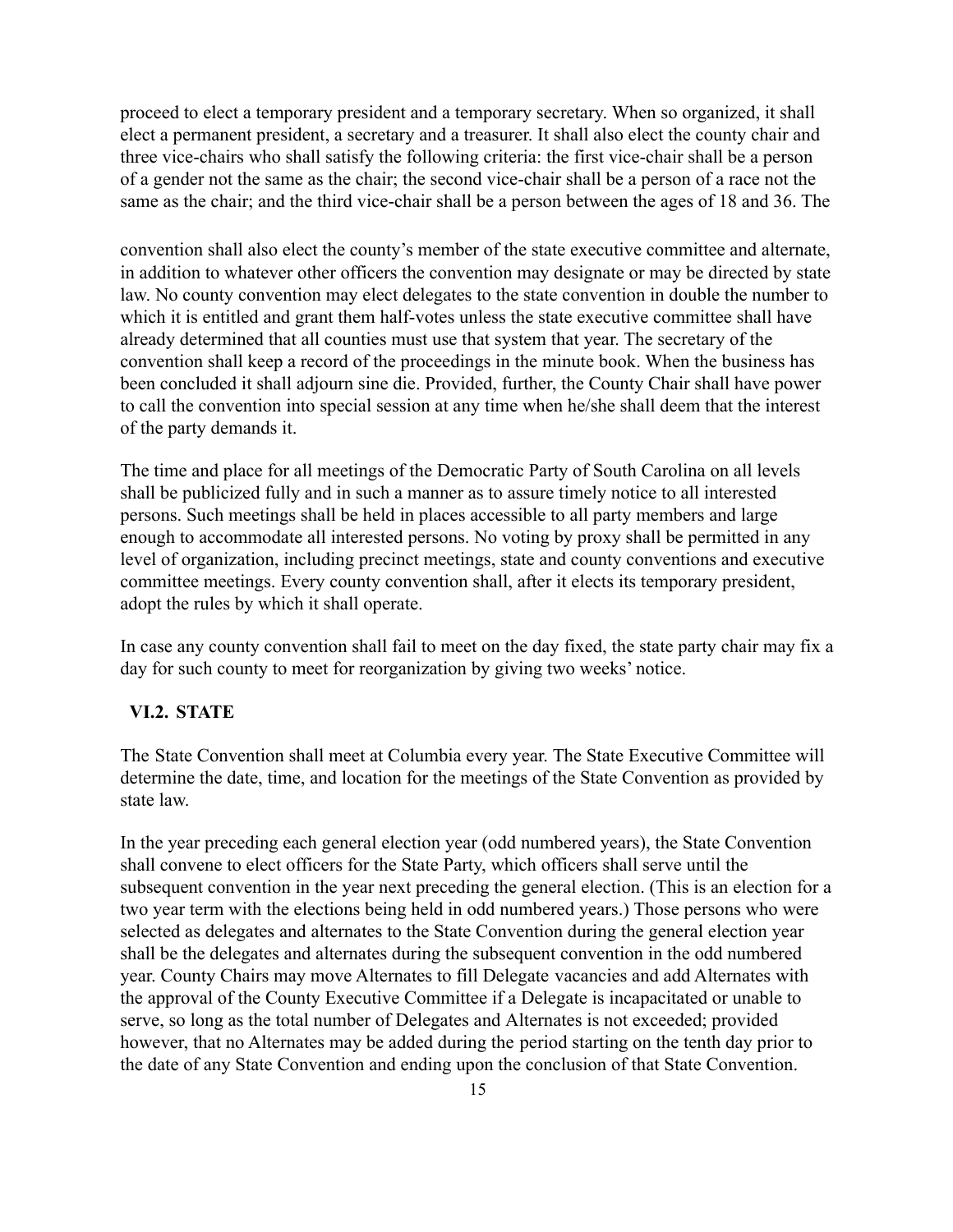#### **A. DELEGATES**

The Convention shall be composed of delegates elected by the county conventions, each county to be entitled to the number of delegates prescribed by state law or by an appropriate formula devised by the State Executive Committee.

#### **B. ORDER OF BUSINESS**

When the State Convention assembles, it shall be called to order by the Chair of the State Committee, and shall then elect a state convention president/chair, secretary, and a treasurer and adopt rules for the convention. After its organization, the Convention shall proceed immediately to the election of permanent state party officers and to the transaction of business. . When the business has concluded it shall adjourn sine die, or may recess, provided that the State Chair shall have power to recall the State Convention into special session at any time as she/he deems wise.

Upon the vote of 25 percent of the delegates present and voting at any convention, county or state, or upon the demand of percent or more of the members of any convention, a minority report on any questions before any committee shall be prepared and presented to the floor of the convention along with the majority report; and the majority vote of the convention shall be final on any such question. Amendments to any question or report shall be considered from the floor of a precinct, county, or state convention, provided that the amendment is seconded by at least 25 percent of the delegates to the convention present and voting.

#### **C. ELECTION OF STATE PART< OFFICERS**

The State Convention in every odd-numbered year shall elect a State Chair, a first Vice-Chair, who will be of a gender different from the State Chair, a second Vice-Chair who will be of a race different from the Chair, a third Vice-Chair who shall be 36 years of age or younger. One man and one woman, as members of the Democratic National Committee from South Carolina, shall elected by the State Convention in Presidential election years, and when elected shall be *ex officio* members of the State Committee. All Candidates for state party office must submit written notice of their candidacy for that office to the Executive Director of the South Carolina Democratic Party 30 days prior to the Convention.

The State Officers shall be reported to the Secretary of State within fifteen days of their election and the reports shall be public record.

## **D. ELECTION OF DELEGATES TO NATIONAL CONVENTION**

In presidential election years, the State Convention shall elect the delegation to the National Convention. The number of delegates and alternates to the National Convention, as assigned to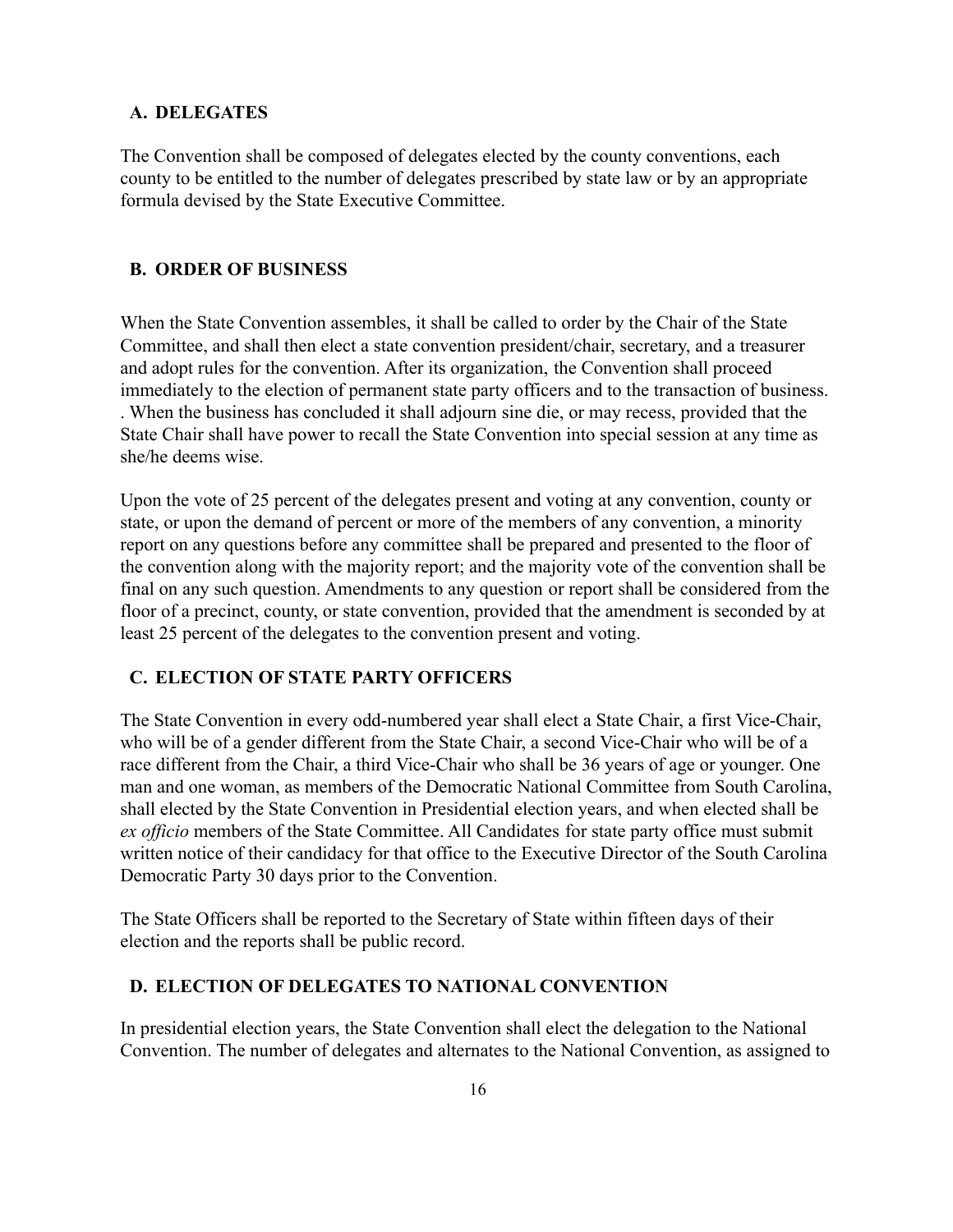the State by the Democratic National Committee, shall be indicated, and their method of nomination and election described, in the announcement or call of the State Convention by the State Committee.

Procedures for electing delegates and alternates to National Democratic Conventions may be adopted by the State Committee and shall be binding, provided that said procedures do not violate any other provisions of these Rules and are in accordance with directives of the Democratic National Committee. Such procedures will be incorporated into the Call of the State Convention and will be given maximum feasible distribution to Democrats throughout South Carolina.

#### **E. CREDENTIALS AND RULES COMMITTEE**

Each County Democratic Chair shall designate two of the delegates elected to the state convention as a member and an alternate as members of the Committee on Credentials and Rules for a two-year cycle. When both are present at a meeting of the committee, they may both participate to the extent permitted by the committee chair, but only the member may vote. In no case may a county have more than one vote in a committee meeting; an alternate may vote only in the absence of the member from the same county.

It shall be the duty of the State Chair to call the members of said committee to meet in Columbia, South Carolina, at least once within the month before the convention and no later than on the day before the State Democratic Convention. The Chair of the State Party within 15 days after the last county convention is held shall appoint the chair or co-chairs of this committee, who shall serve two consecutive state conventions. The Committee shall select its own secretary. The Credentials Committee shall proceed to hear and determine any contest or contests in such manner as said Committee shall decide upon, and shall report their findings to the State Convention as soon as the temporary organization is perfected. These meetings shall be announced to the Executive Committee, Alternates, and County Chairs so they may submit, in writing, prior to the meetings, any recommendations to be considered by the committees.

This Committee shall also adopt a report to the Convention detailing rules for the conduct of the Convention and any proposed changes to the Rules of the SC Democratic Party.

#### **F. CHALLENGE TO CREDENTIALS OF DELEGATES**

The county chair from each county in the State in which there is no contest shall certify to the State Chair of the Democratic Party the names of Delegates and Alternates from that county.

In the case of a contest as to election of delegates, the Chair of the county shall notify the State Chair of such contests, giving names and addresses of all parties claiming to be delegates.

Any Democrat may challenge any delegate or alternate to the State Democratic Convention by notifying the State Democratic Chair in writing to be received at least one week prior to the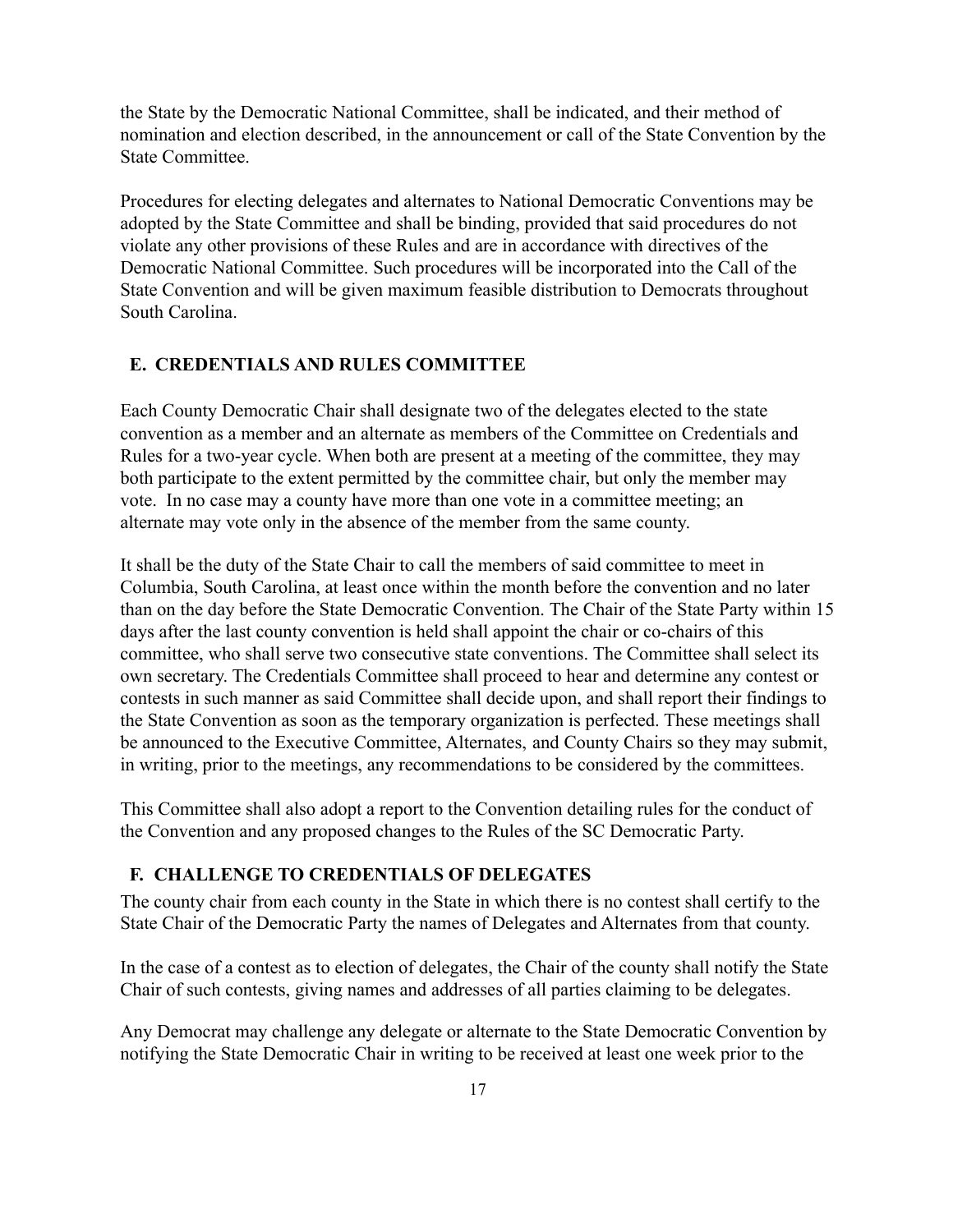date of the State Convention. A copy of said challenge shall be sent by the challenger to the delegate or alternate who is challenged and to the chair of the county party from which the delegate or alternate being challenged was elected.

This copy will be sent by registered mail. The challenge shall include the name and address of the delegate or alternate so challenged and the grounds upon which the challenge is based. The chair shall send all challenges to the chair of the committee on credentials and to the challenged person immediately upon receipt of said challenge. The chair of the committee on credentials shall convene the committee for the purpose of hearing the challenge not later than twenty-four  $(24)$  hours to the opening date of the convention.

The Committee on Credentials and Rules shall consider any statements from the challenger and from the delegate or alternate being challenged and take further testimony from any other person who wishes to testify in this regard. The committee on credentials may allot a period of time for the presentation of the challenger and the delegate or alternate challenged in equal

proportions and may otherwise provide for the full hearing of the challenge and maintain order at said hearing.

#### **G. PLATFORM AND RESOLUTIONS COMMITTEE**

Each County Democratic Chair shall designate two of the delegates elected to the state convention, in each year the party is reorganized, as a member and an alternate of the Committee on Resolutions to serve for a period of two years. When both are present at a meeting of the committee, they may both participate to the extent permitted by the committee chair, but only the member may vote. In no case may a county have more than one Yote in a committee meeting; an alternate ma\ Yote onl\ in the absence of the member from the same county.

It shall be the duty of the State Chair to call the members of said committee to meet in Columbia at least 21 days before the State Convention each year and at such other times as the committee's chair or co-chairs deem necessary. The Chair of the State Party shall appoint the chair or co-chairs prior to the first meeting of the committee after the last County Convention in a year the party is reorganized, and the chair or co-chairs shall serve for a period of two years, ending at the close of the last County Convention in a year the party is reorganized. The Committee shall select its own secretary. These meetings shall be announced to the State Executive Committee and County Chairs so they may submit, in writing, prior to the meetings, any recommended resolutions to be considered by the committee.

The Committee shall determine its own process and rules, provided there is no conflict with these Rules, and shall study, adopt, and report on the resolutions for the State Convention each year. County-designated Committee Members are to serve as liaisons between their County Party and the State Resolutions Committee, and they are required to transmit the Resolutions adopted by their County Convention to the State Resolutions Committee Chair or Co-Chairs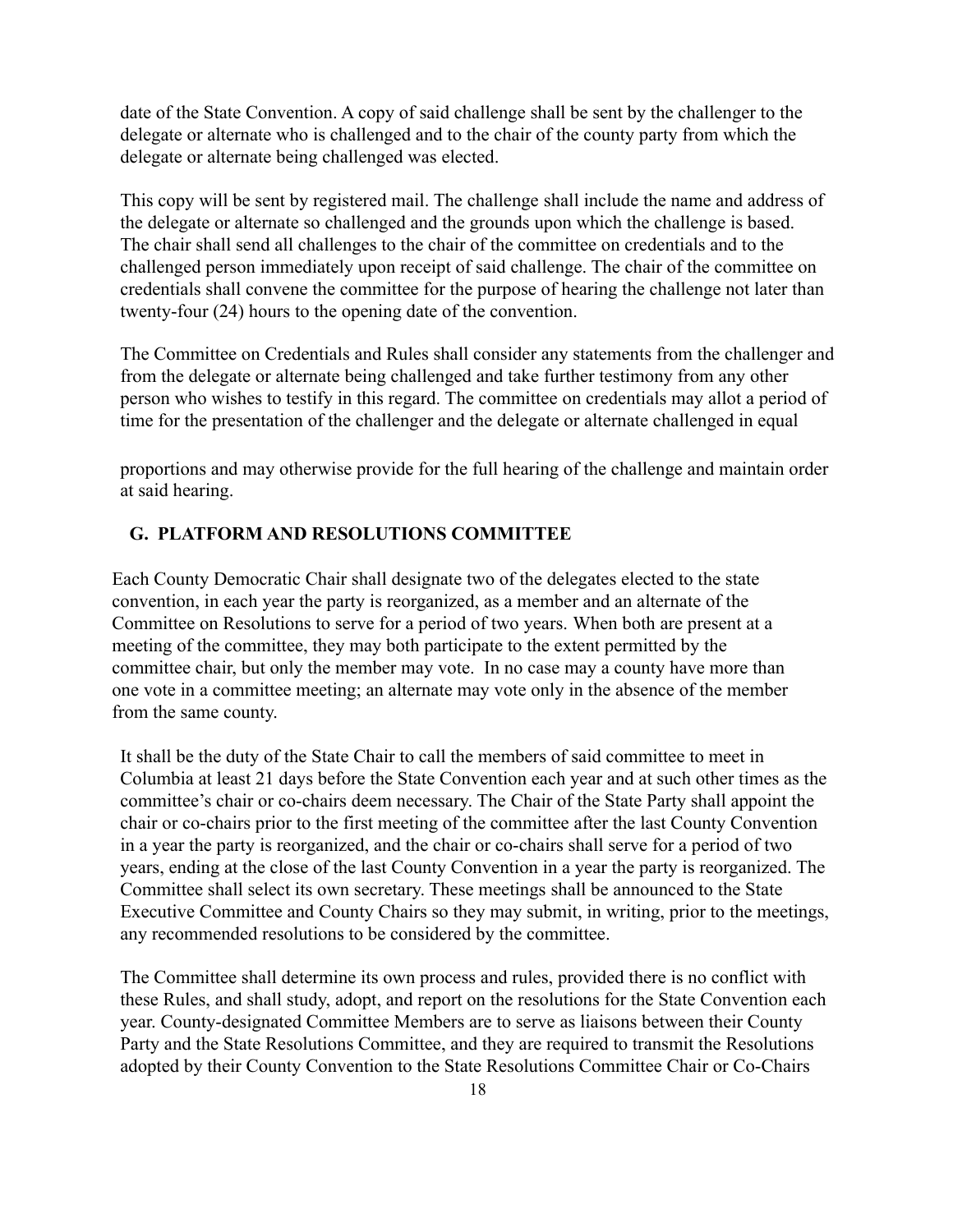within 7 days after the close of the County Convention but in no event later than 24 hours prior to the next scheduled Committee on Resolutions meeting.

No later than 21 days prior to the State Convention, the Committee members shall meet to vote on and report its recommendations for the resolutions to be placed before the State Delegates.

No later than 7 days prior to the State Convention, the Committee report should be made available online to all delegates.

Copies of the resolutions are to be placed before the Convention delegates the day of the Convention and at least two hours prior to any action being taken on the resolutions. Any resolutions originating from the State Convention shall be submitted in writing. Consideration and adoption of resolutions shall comply with the rules of the State Convention.

Platform and Resolution Committee will also meet after the National Convention every four years to adopt a State Party platform no less than 30 days prior of the State Convention. The State platform will not conflict with the national platform.

# **VII. DEMOCRATIC NATIONAL COMMITTEE**

In Presidential election years, the State's representatives (one man and one woman) on the National Committee of the Party shall be elected by a majority of delegates present and voting at the State Convention. Vacancies will be filled by a majority of the votes present at a meeting of the State Committee.

#### **VIII. PRESIDENTIAL ELECTORS**

The State Committee shall nominate presidential electors and any vacancy in the state ticket of electors by a majority of the members present.

#### **IX. MUNICIPAL PRIMARIES**

Upon a petition of a representative number of Democrats in any incorporated town or city in this State being filed with the county chair, there shall be organized a municipal Democratic Precinct in such city or town.

- (a) Party primary elections to nominate party candidates for municipal offices shall be held under the provisions of the South Carolina Election Laws as it may be applicable, *mutatis mutandis*, and the rules promulgated in reference thereto by the city party convention.
- $(b)$  In every political primary election held by any political party, organization, or association in any of the cities or towns of this State for the purpose of choosing candidates for offices therein, or the election of delegates to conventions thereof, the decision of any protest or contest that may arise shall be subject to appeal to the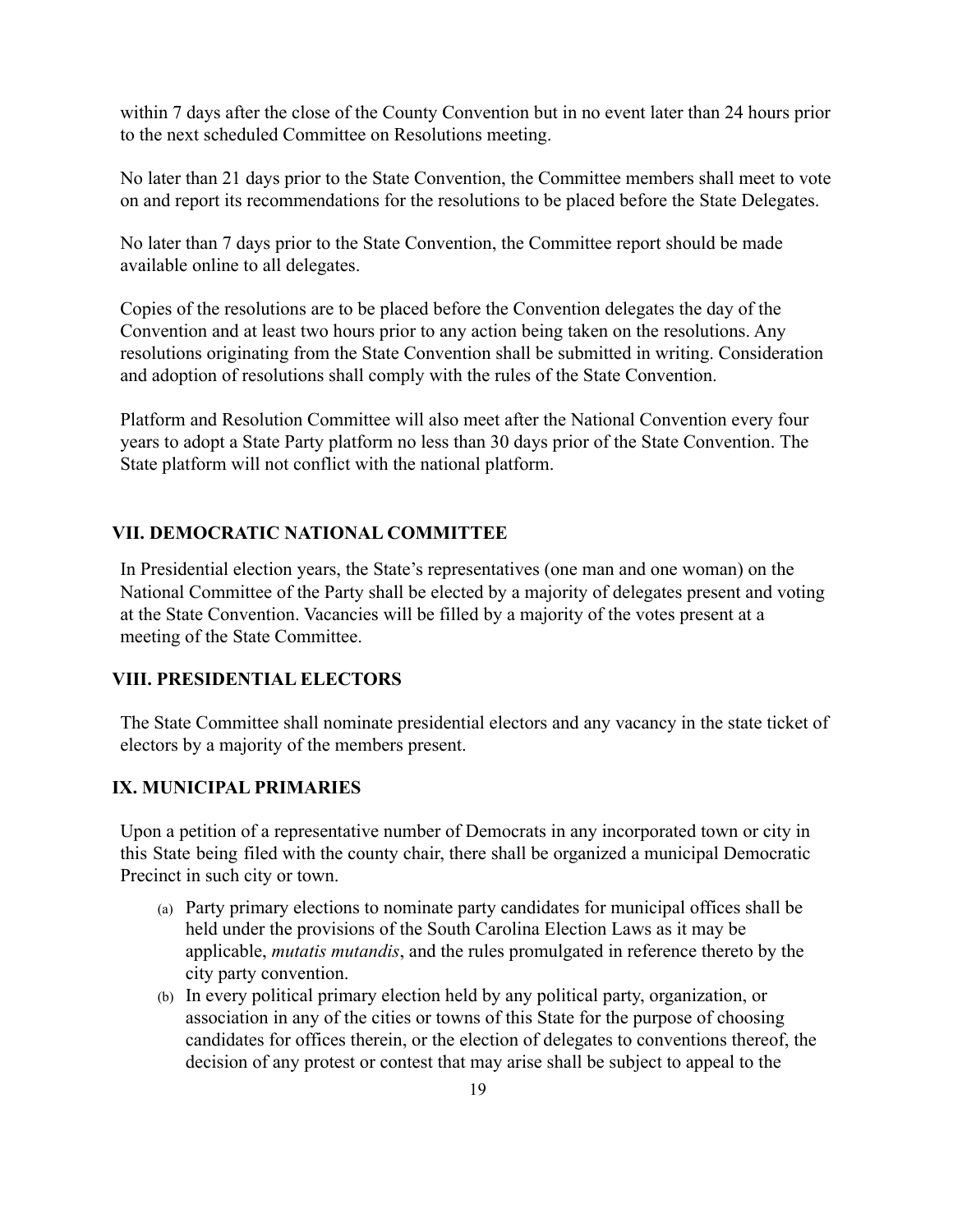Board of State Canyassers of Municipal Primaries of this State, herein provided for, and upon such appeal it shall be the duty of the committee of cany assing officers, from whose decisions such appeal may be made, to transmit to said Board of State Canyassers any protest and all papers relating to the election, with a copy of any evidence taken before them, within ten days from their first meeting to canyass the returns of managers of such election.

- (c) The State Committee shall, immediatel\ after its appointment, elect from its bod\ a committee of one from each congressional district, which shall constitute the Board of State Canyassers for Municipal Primaries, each of whom, before hearing any appeal, shall take and subscribe an oath that he/she will fairly and impartially and honestly decide such appeal, from the person or persons making the same, to decide as judicial officers all cases under protest or contest that ma\ come before them, on appeal from any decision of said committees and cany assing officers, upon the papers transmitted to them by said committees or cany assing officers. The person or persons declared by State Board of CanYassers for Municipal Primaries to be nominated at such election shall be the nominee or nominees in the respective elections for which such nominations were made.
- (d) Any vacancies in said Board of State Canyassers of Municipal Primaries, of whom a majority shall be a quorum, shall be filled by the State Committee, or in case they

should not be in session, by the Chair of the State Committee, and the members of said Board shall serve until the meeting of the next State Committee.

#### **;. REMOVAL OF OFFICERS**

#### **;.1. ALL LEVELS**

Any state, county, or precinct official of the party who publicly supports, endorses, or works for a candidate for public office who opposes a candidate nominated in the primary of the Democratic Party shall be considered to have vacated his/her position as a Party official. The person being replaced may not be re-elected or appointed until the next regular election for such said office. The respective State or County Executive Committee shall fill the vacancy at its next special or regular meeting, unless the office vacated is that of a State or County Executive Committeeperson or club president, in which event the vacancy shall be filled by the person serving as the alternate committee member or first vice-president.

Any state, county, or precinct officer of the Party who is indicted for a crime involving moral turpitude shall be considered to have vacated his/her position as Party Official. The respective State or County Executive Committee or the members of the Precinct shall appoint a temporary successor to the office at the next special or regular meeting. If the indicted Party Official is exonerated during the term of his/her office, he/she shall be immediately reinstated in his/her office without any further action by the appropriate Executive Committee or precinct organization. If the indicted party official is convicted, a permanent successor to the office shall be appointed by the appropriate Executive Committee or the Precinct organization.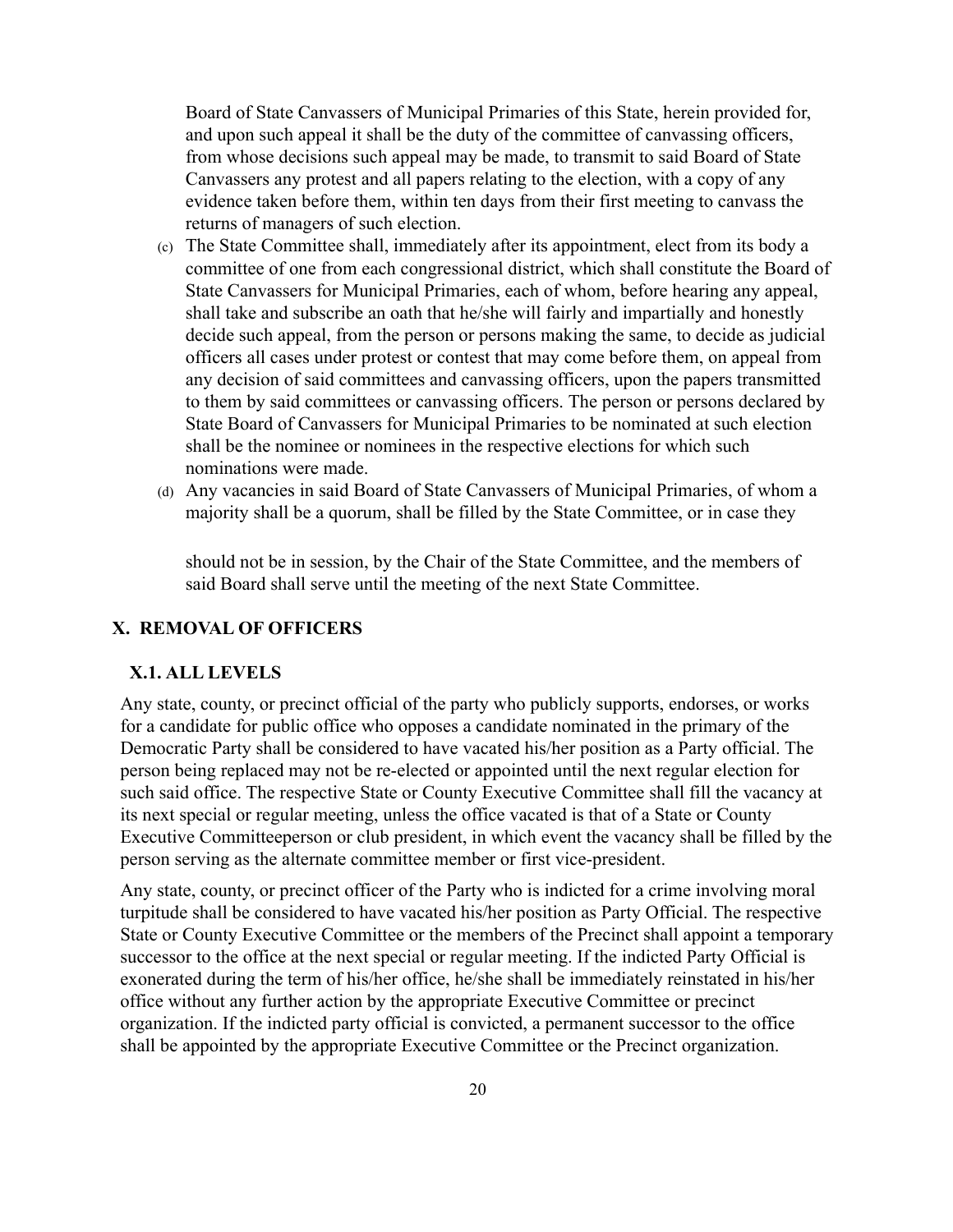No person who has been convicted of a state or Federal crime related to voting or the conduct of an election shall hold office at any level of the party.

# **;.2. COUNT<**

County officers are subject to recall by a petition of forty percent  $(40\%)$  of the delegates to the most recent county convention. This petition is presented to County Executive Committee, which shall, only after the endorsement of ten  $(10)$  members of the County Executive Committee, call a meeting of the County Executive Committee specifically for the consideration of the motion to recall the officer. By their endorsement, the ten members of the county #Executive Committee are certifying that the signatures on the petition are those of the duly elected and accredited delegates from the most recent county convention. Upon notification by the ten members calling the special meeting to recall a county party officer, the State Party Chair shall designate a member of the State Executive Committee, not from the county requesting the meeting, who will serve as chair for the special meeting. The motion for recall shall be the sole business of the meeting. This motion shall require a majority vote in the affirmative to recall the officer. If the motion for recall is adopted, the County Executive Committee shall immediately hold an election to fill the vacancy.

The presiding officer at the meeting shall notify the state party Chair and Executive Director in writing within forty-eight hours of the results of the recall and election (if election is necessary) and shall notify the Clerk of Court of these results within  $(7)$  days as is required by law.

# **;I. CANDIDATE FILING ± NOMINATIONS ± PRIMAR< ELECTION**

Candidate filing, nominations, primary elections, and election protests shall be governed by the laws of the State of South Carolina. The South Carolina Democratic Party shall notify County Party Chairs on candidates filing for office in their respective counties.

The South Carolina Democratic Party Chairman in consultation with the SCDP Executive Council reserves the right not to certify a candidate who has filed for a Democratic Party primary election and currently serves or recently served (within 1 year) as an officer or official in another political party; and/or has demonstrated intent to mislead voters and party officials regarding that candidate's support and allegiance to the Democratic Party and the Party's Yalues.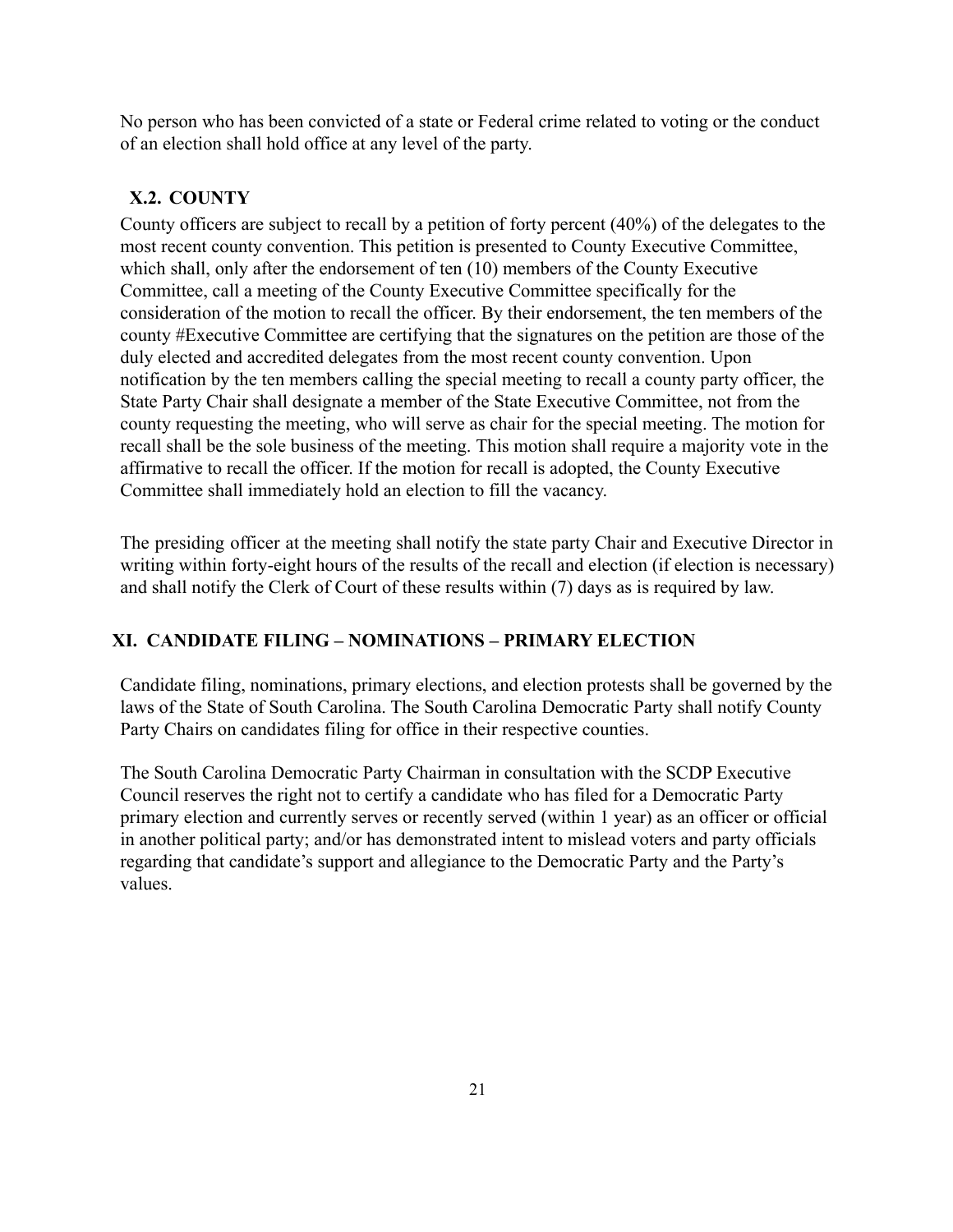# **;II. VIOLATION OF THESE RULES**

If a group of Democrats believe that their county party, or an officer or committee member at any level, has taken an action in violation of these Rules or of SC election or ethics law, that action may be appealed to the State Executive Committee, provided that:

- $\bullet$  All remedies that can be sought within the county must have been exhausted.
- Such appeal must be filed in writing, enumerating the reasons and evidence for the appeal.

A majority vote of the State Executive Committee is required to hear such an appeal. The State Executive Committee must establish its own procedure for handling appeals, which will become an appendix to these rules and may be amended by the committee only when no appeal is pending. If an appeal is heard, its disposition must be decided by majority vote of the members present.

Penalties, if imposed, are at the discretion of the State Committee and may include, but are not limited to, removal from office, referral back to the appropriate county party body, state party takeover of the county party, mandatory training for officers, etc. A county party or its officers failing to abide by the decision of the State Committee may be further sanctioned.

# **;III. HEADQUARTERS AND PROPERT<**

At no point may any South Carolina Democratic Party Officer or any agent acting on behalf of the South Carolina Democratic Party use the real property located at 1929 Gadsden Street, 700 Calhoun Street and 708 Calhoun Street as collateral for mortgages, debt or credit without the approval of three-fourths of the Executive Council and two-thirds of the Executive Committee.

The Don and Carol Fowler Center, the permanent headquarters of the South Carolina Democratic Party located at 1929 Gadsden Street may only be sold if a two-thirds of the membership of the South Carolina Executive Council and a two-thirds of the membership of the Executive Committee vote to do so. Such a vote may not be taken unless a legal agreement is in place to purchase another property that, in the opinion of the Committee, more adequately meets the needs of the South Carolina Democratic Party for its headquarters. A minimum of ninety percent of all proceeds from selling 1929 Gadsden Street must be used to pay for the new building.

Further, all documents relating to mortgages, debt or credit must be signed by the state party chair, secretary, and treasurer.